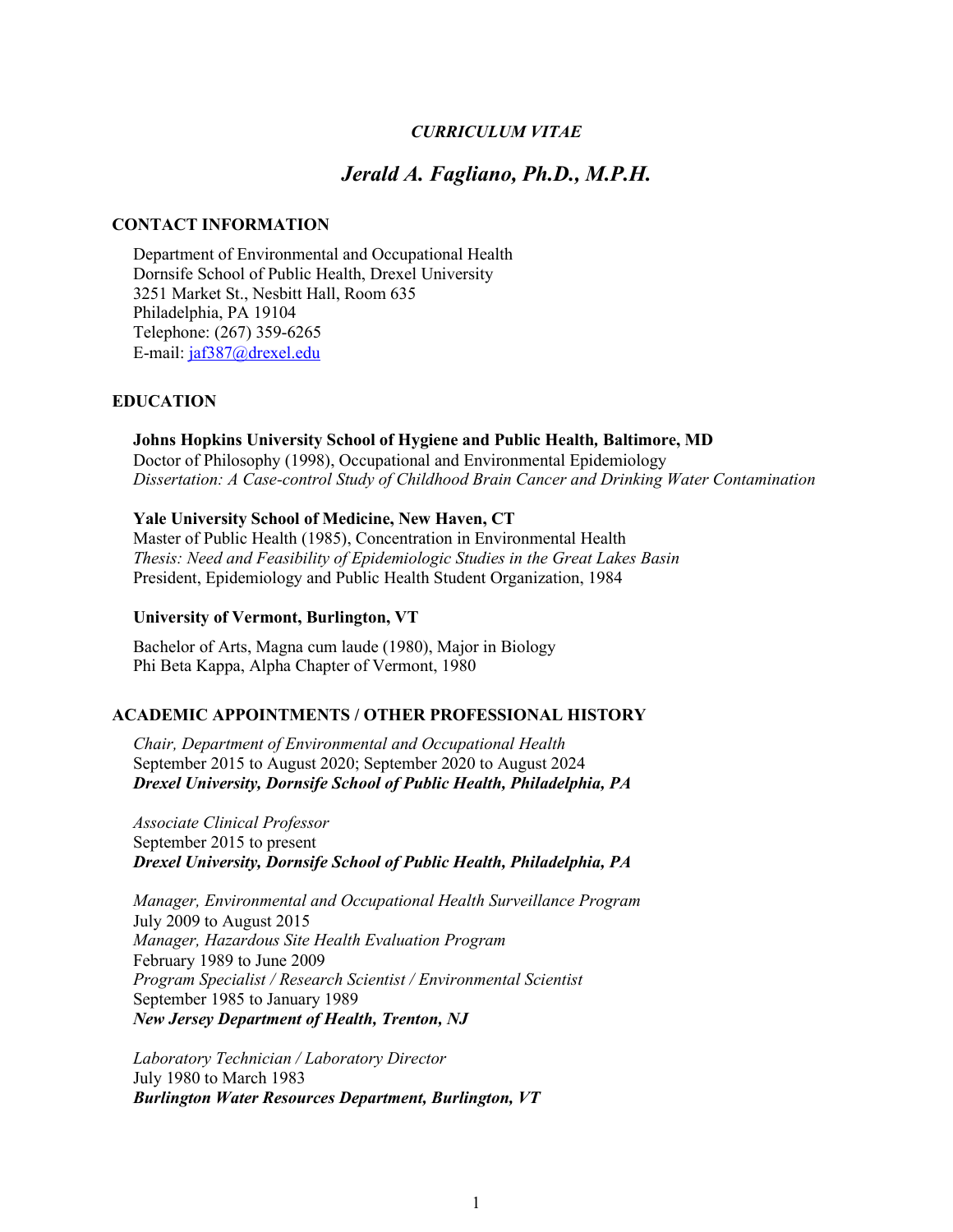#### **HONORS AND AWARDS**

Public Service Honor Roll, Association of Yale Alumni in Public Health, 2006

Distinguished Service Award, American Public Health Association, Environment Section, 2001

1st Prize, Ecology Division, Undergraduate Research Competition, Eastern Colleges Science Conference, 1980

# **PROFESSIONAL ACTIVITIES**

#### *Professional Affiliations*

### **American Public Health Association**

Member since 1985; Elected to Environment Section Council, 1991-94; Appointed Environment Section Program Chair, 1993 Annual Meeting; Elected Environment Section Chair, 1995; Appointed to APHA Science Board, 1996-1999; Elected to APHA Governing Council, 1999-2001, 2001-2003

#### **Council of State and Territorial Epidemiologists**

Member since 2006; Annual Meeting Planning Committee, Environment Planner, 2007; Environmental Epidemiology Leadership Group; Candidate for Executive Board, 2012.

#### **International Society for Environmental Epidemiology**

Member since 1993

#### *Advisory Panels / Task Forces*

Climate Resilience Research Agenda (Regional Climate Change and Cascading Hazards Working Group), Drexel University / Academy of Natural Sciences / City of Philadelphia / Delaware Valley Regional Planning Commission / Consortium for Climate Risks in the Urban Northeast, Philadelphia, PA, June 2021 to present.

Executive Committee, Urban Climate Change Research Network, North American Hub, based at Drexel University, Philadelphia, PA, February 2017 to present.

New Jersey Climate Change and Public Health Working Group, New Jersey Climate Adaptation Alliance, Rutgers University, New Brunswick, NJ, 2016-2017.

Science Advisory Board, Public Health Standing Committee, New Jersey Department of Environmental Protection. Trenton, NJ, June 2016 to present.

Climate Change and Health Advisory Committee, Philadelphia Department of Public Health, Philadelphia, PA, March 2016 to present.

Future and Emerging Strategies in Environmental Public Health Tracking. Johns Hopkins University/Centers for Disease Control and Prevention Workshop, Baltimore, MD, March 2015.

Advancing Disease Cluster Assessments: Starting the Discussion. Baltimore, MD, April 2013.

CSTE/CDC Cancer Cluster Investigation Guideline Revisions (2010-2011). Council of State and Territorial Epidemiologists, Atlanta GA, 2010-2011.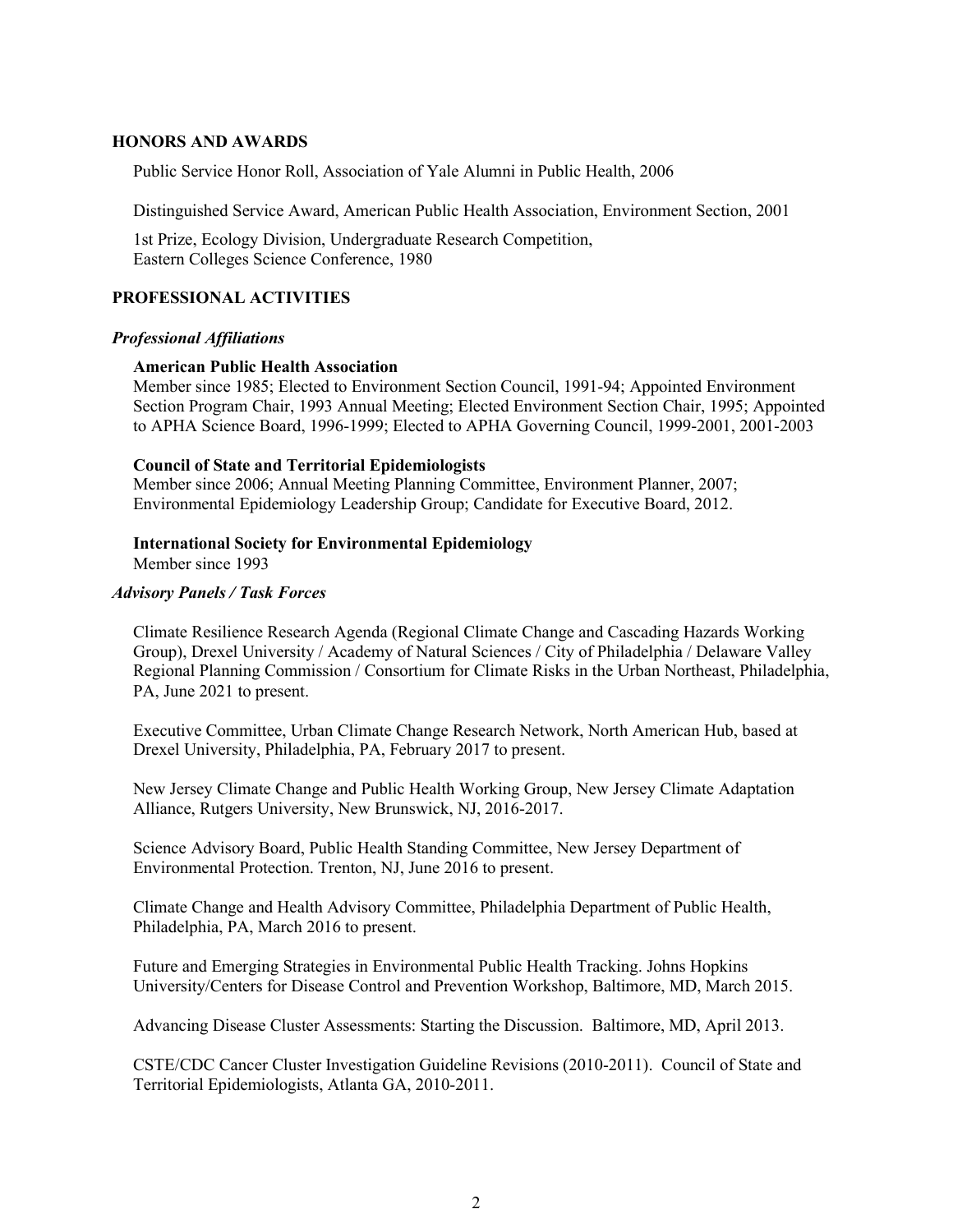Content Work Group (Co-Chair). National Environmental Public Health Tracking Program, Centers for Disease Control and Prevention, 2006-2014.

National Academy of Sciences Panel on Drinking Water Contamination and Related Health Effects at Camp Lejeune, North Carolina. National Academy of Sciences, Water Science and Technology Board, on behalf of the Government Accountability Office, Washington, DC, July 2005.

Environmental Clearance Committee, Anthrax Spore Contamination of the Trenton Processing and Distribution Center. United States Postal Service, Trenton, NJ, 2003-2004.

Cancer Cluster Task Force. New Jersey Department of Health and Senior Services, Trenton, NJ, 2003-2005.

Occupational Health Surveillance Advisory Board. New Jersey Department of Health and Senior Services, Trenton, NJ, 2003-2009.

Expert Panel Workshop on Studying Environmental Exposures Among Children with Cancer: Current Technologies, Methodological Challenges, and Community Concerns. Agency for Toxic Substances and Disease Registry, Atlanta, GA, January 2000.

Board of Scientific Counselors Meeting of Particulate Matter Subcommittee. U.S. Environmental Protection Agency, Office of Research and Development, Durham, NC, October 1999.

Environmental Public Health Surveillance. National Center for Environmental Health, Atlanta, GA, March and June 1996.

Role of Biomarkers in Field Studies of Environmentally Associated Cancers. Agency for Toxic Substances and Disease Registry, Atlanta, GA, May 1994.

#### *Testimony*

Fagliano J: Lead in drinking water: Public health context. Philadelphia City Council, Joint Meeting of Committee on Children and Youth and Committee on Public Health and Human Services. March 21, 2016.

## **PUBLICATIONS**

#### *Peer-reviewed Journal Articles*

- 26. De Roos AJ, Kondo MC, Robinson LF, Rai A, Ryan M, Haas C, Lojo J, Fagliano JA. Heavy precipitation, drinking water source, and acute gastrointestinal illness in Philadelphia, 2015-2017. *PLOS ONE* 2020;15(2): e0229258. https://doi.org/10.1371/journal.pone.0229258
- 25. Gleason JA, Nanavaty JV, Fagliano JA. Drinking water lead and socioeconomic factors as predictors of blood lead levels in New Jersey's children during two time periods. *Environmental Research* 2018: https://doi.org/10.1016/j.envres.2018.11.016
- 24. Gleason JA, Fagliano JA. Effect of drinking water source on associations between gastrointestinal illness and heavy rainfall in New Jersey. *PLOS ONE* 2017;Mar 10;12(3):e0173794. doi: 10.1371/journal.pone.0173794.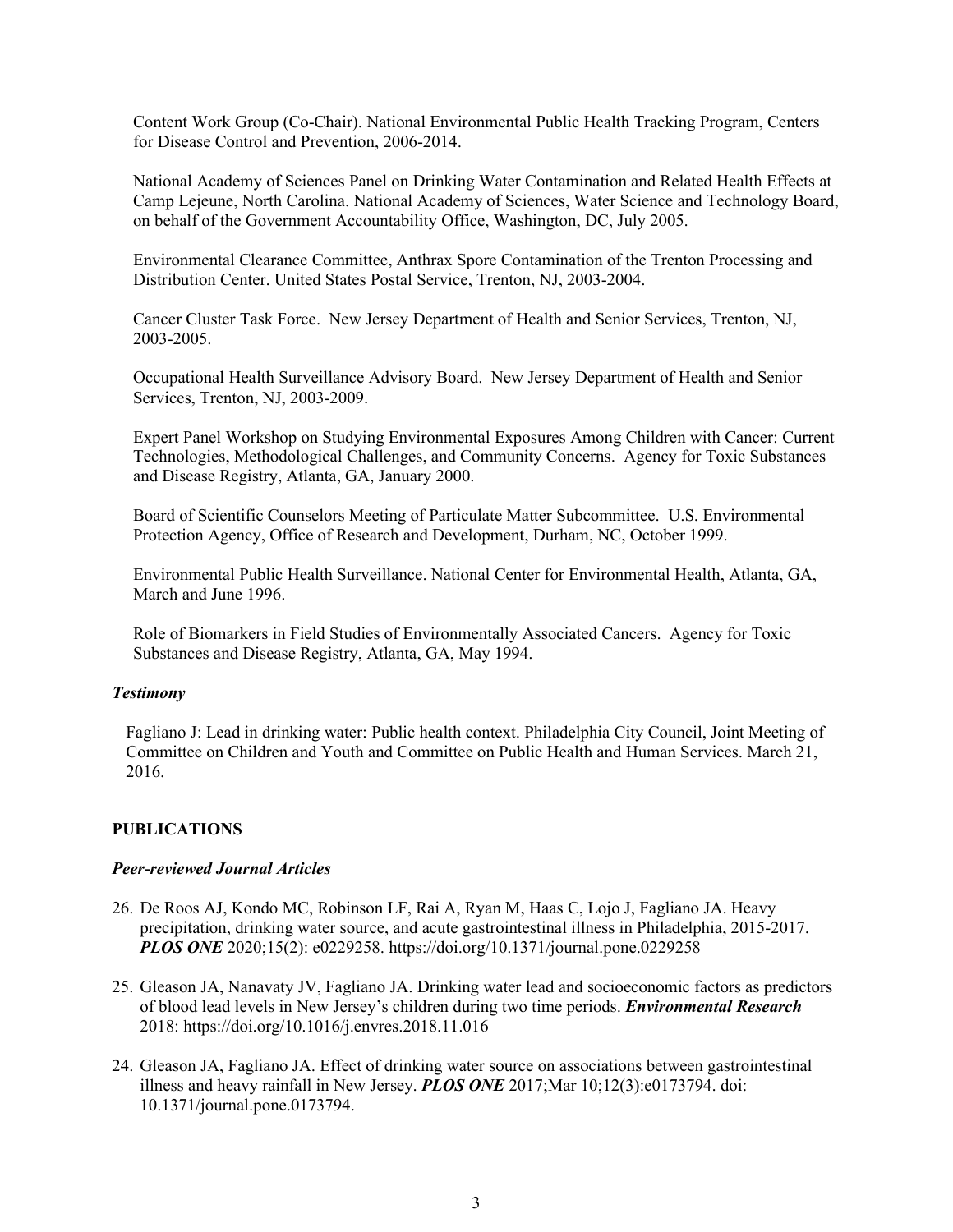- 23. Tsai S, Hamby T, Chu A, Gleason JA, Goodrow GM, Gu H, Lifshitz E, Fagliano JA. Development and application of syndromic surveillance for severe weather events following Hurricane Sandy. *Disaster Med Public Health Prep* 2016;10:463-71. doi: 10.1017/dmp.2016.74. Epub 2016 May 5.
- 22. Gleason, JA, Kratz NR, Greeley RD, Fagliano JA. Under the weather: Legionellosis and meteorological factors. *EcoHealth* 2016;13:293-302. doi: 10.1007/s10393-016-1115-y. Epub 2016 Mar 18.
- 21. Gleason JA, Fagliano J. Associations of daily pediatric asthma emergency department visits with air pollution in Newark, NJ: Utilizing time-series and case-crossover study designs. *J Asthma* 2015;52:815-822. doi: 10.3109/02770903.2015.1033726. Epub 2015 Jul 27.
- 20. Henry KA, Fagliano J, Jordan HM, Rechtman L, Kaye WE. Geographic variation of amyotrophic lateral sclerosis incidence in New Jersey, 2009-2011. *Am J Epidemiology* 2015;182:512-519; doi: 10.1093/aje/kwv095. Epub 2015 Jun 3.
- 19. Jordan H, Fagliano J, Rechtman L, Lefkowitz D, Kaye W. Effects of demographic factors on survival time after a diagnosis of amyotrophic lateral sclerosis. *Neuroepidemiology* 2015;44:114-120. doi: 10.1159/000380855. Epub 2015 Mar 17.
- 18. Gleason JA, Post GB, Fagliano JA. Associations of perfluorinated chemical serum concentrations and biomarkers of liver function and uric acid in the US population (NHANES), 2007-2010. *Environmental Research* 2015;136:8-14. doi: 10.1016/j.envres.2014.10.004. Epub 2014 Nov 19.
- 17. Cohn PD, Gleason JA, Rudowski E, Tsai SM, Genese CA, Fagliano JA. Community outbreak of legionellosis and an environmental investigation into a community water system. *Epidemiology and Infection* 2015;143:1322-1331. doi: 10.1017/S0950268814001964. Epub 2014 Aug 1.
- 16. Jordan HM, Fagliano J, Lefkowitz D, Rechtman L, Kaye WE. Population-based surveillance of Amyotrophic Lateral Sclerosis in New Jersey, 2009-2011. *Neuroepidemiology* 2014;43:49-56. doi: 10.1159/000365850. Epub 2014 Oct 16.
- 15. Gleason JA, Bielory L, Fagliano JA. Associations between ozone, PM2.5, and four pollen types on emergency department pediatric asthma events during the warm season in New Jersey: a casecrossover study. *Environmental Research* 2014;132:421-429. doi: 10.1016/j.envres.2014.03.035. Epub 2014 May 21.
- 14. Goodman M, LaKind JS, Fagliano JA, Lash TL, Wiemels JL, Winn DM, Patel C, VanEenwyk J, Kohler BA, Schisterman EF, Albert P, Mattison DR. Cancer cluster investigations: review of the past and proposals for the future. *Int J Environ Res Public Health* 2014;11(2):1479-1499. doi: 10.3390/ijerph110201479. Review.
- 13. Stanbury M, Anderson H, Blackmore C, Fagliano J, Heumann M, Kass D, McGeehin M. Functions of environmental epidemiology and surveillance in state health departments. *J Public Health Management Practic***e** 2012;18(5):453-460.
- 12. Ulirsch G, Orloff K, Alexian D, Allen-Lewis S, Fagliano J, Langmann DM, Larson K, Miles D, Prohonic E, Telfer J, Robinson S, Turner MM, Berkowitz J. Developing new hazard category language for the Agency for Toxic Substances and Disease Registry's public health assessment products. *J Environ Health* 2011;73:76-78.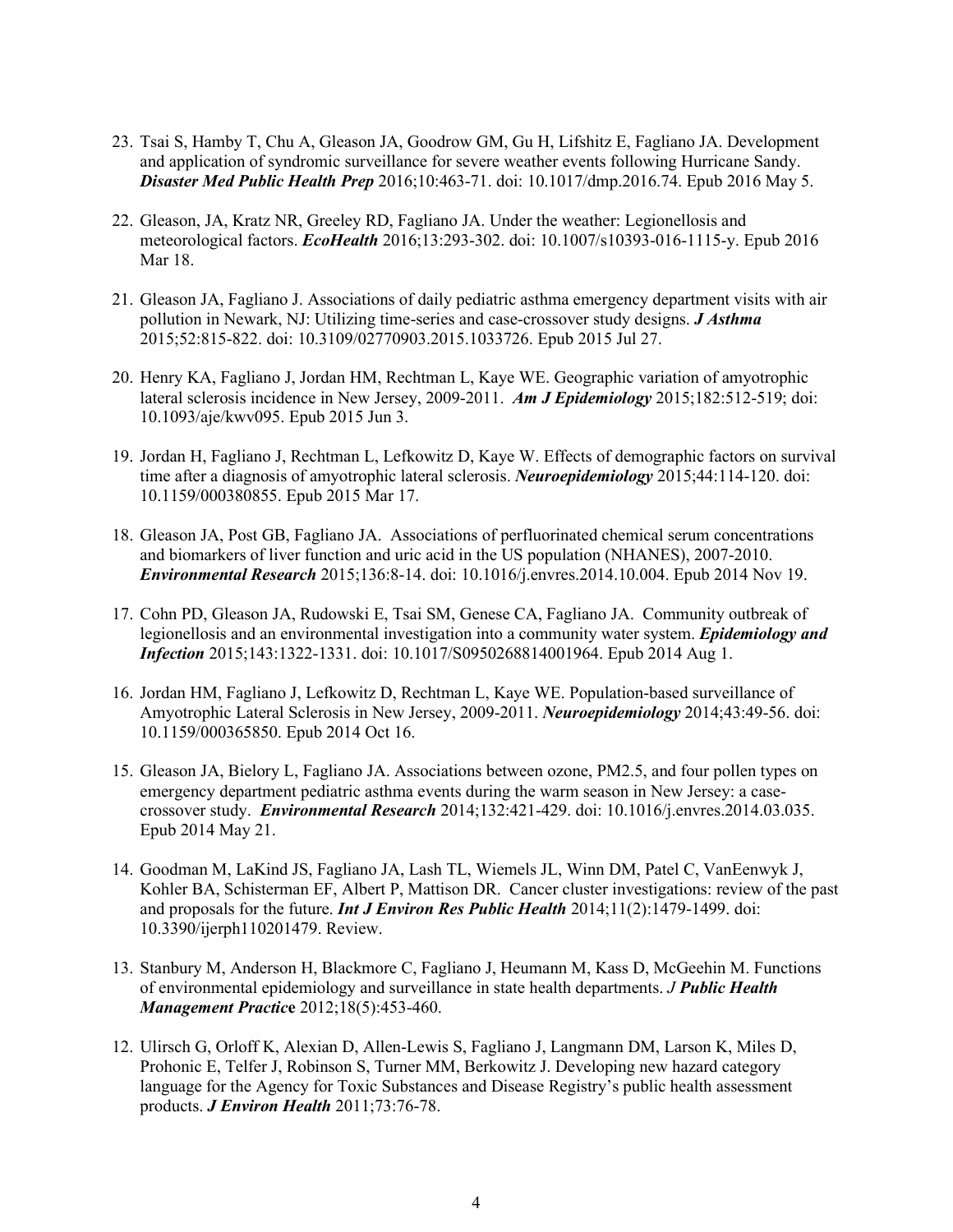- 11. Ulirsch GV, Gleason K, Gerstenberger S, Moffett DB, Pulliam G, Ahmed T, Fagliano J. Evaluating and regulating lead in synthetic turf. *Environ Health Perspec* 2010;118:1345-1349. doi: 10.1289/ehp.1002239.
- 10. Klotz J, Bryant P, Wilcox HB, Dillon M, Wolf B, Fagliano J. Population-based retrieval of newborn dried blood spots for researching paediatric cancer susceptibility genes. *Paediatric and Perinatal Epidemiology* 2006; 20:449-452.
- 9. Maslia ML, Reyes JJ, Gillig RE, Sautner JB, Fagliano JA, Aral MM. Public health partnerships addressing childhood cancer investigations: case study of Toms River, Dover Township, New Jersey, USA. *Int J Hyg Environ Health* 2005;208:45-54.
- 8. Ilacqua V, Freeman NCG, Fagliano J, Lioy P. The historical record of air pollution as defined by attic dust. *Atmospheric Environment* 2003; 37:2379-2389.
- 7. Cohn P, Savrin J, Fagliano J. Mapping of volatile organic chemicals in New Jersey water systems. *J Exposure Analysis and Environ Epidemiol* 1999;9:171-180.
- 6. Stern AH, Fagliano JA, Savrin JE, Freeman NCG, Lioy PJ. The association of chromium in household dust with urinary chromium in residences adjacent to chromate production waste sites. *Environ Health Perspec* 1998;106:833-839.
- 5. Fagliano JA, Savrin JE, Udasin I, Gochfeld M. Community exposure and medical screening near chromium waste sites in New Jersey. *Reg Toxicol Pharmacol* 1997;26:S13-S22.
- 4. Orloff KG, Ulirsch G, Wilder L, Block A, Fagliano J, Pasqualo J. Human exposure to elemental mercury in a contaminated residential building. *Arch Environ Health* 1997;52(3):169-72.
- 3. Cohn P, Klotz J, Bove F, Berkowitz M, Fagliano J. Drinking water contamination and the incidence of leukemias and lymphomas. *Environ Health Perspec* 1994;102(6-7):556-61.
- 2. Burke T, Fagliano J, Goldoft M, Hazen RE, Iglewicz R, McKee T. Chromite ore processing residue in Hudson County, New Jersey. *Environ Health Perspec* 1991;92:131-37.
- 1. Fagliano JA, Berry MK, Bove FB, Burke TA. Drinking water contamination and the incidence of leukemia: an ecologic study. *Am J Public Health* 1990;80(10):1209-12.

#### *Commentaries / Editorials / Public Health Alerts*

- 6. Fagliano JA, Diez Roux AV. Climate change, urban health, and the promotion of health equity. *PLOS Medicine* 2018;15(7):e1002621. doi: 10.1371/journal.pmed.1002621. Epub 2018 Jul 24.
- 5. Cancer Cluster Guidelines Work Group (Abrams V, Anderson H, Blackmore C, Bove F, Condon S, Eheman C, Fagliano J, Haynes LB, Lewis L, Major J, McGeehin M, Simms E, Sircar K, Soler J, Stanbury M, Watkins S, Wartenberg D). Investigating suspected cancer clusters and responding to community concerns: Guidelines from CDC and the Council of State and Territorial Epidemiologists. *MMWR Recommendations and Reports* September 27, 2013; 62(8):1-24.
- 4. Blumenstock J, Fagliano J, Bresnitz E. The Dover Township childhood cancer investigation. *New Jersey Medicine* 2000;97:25-30.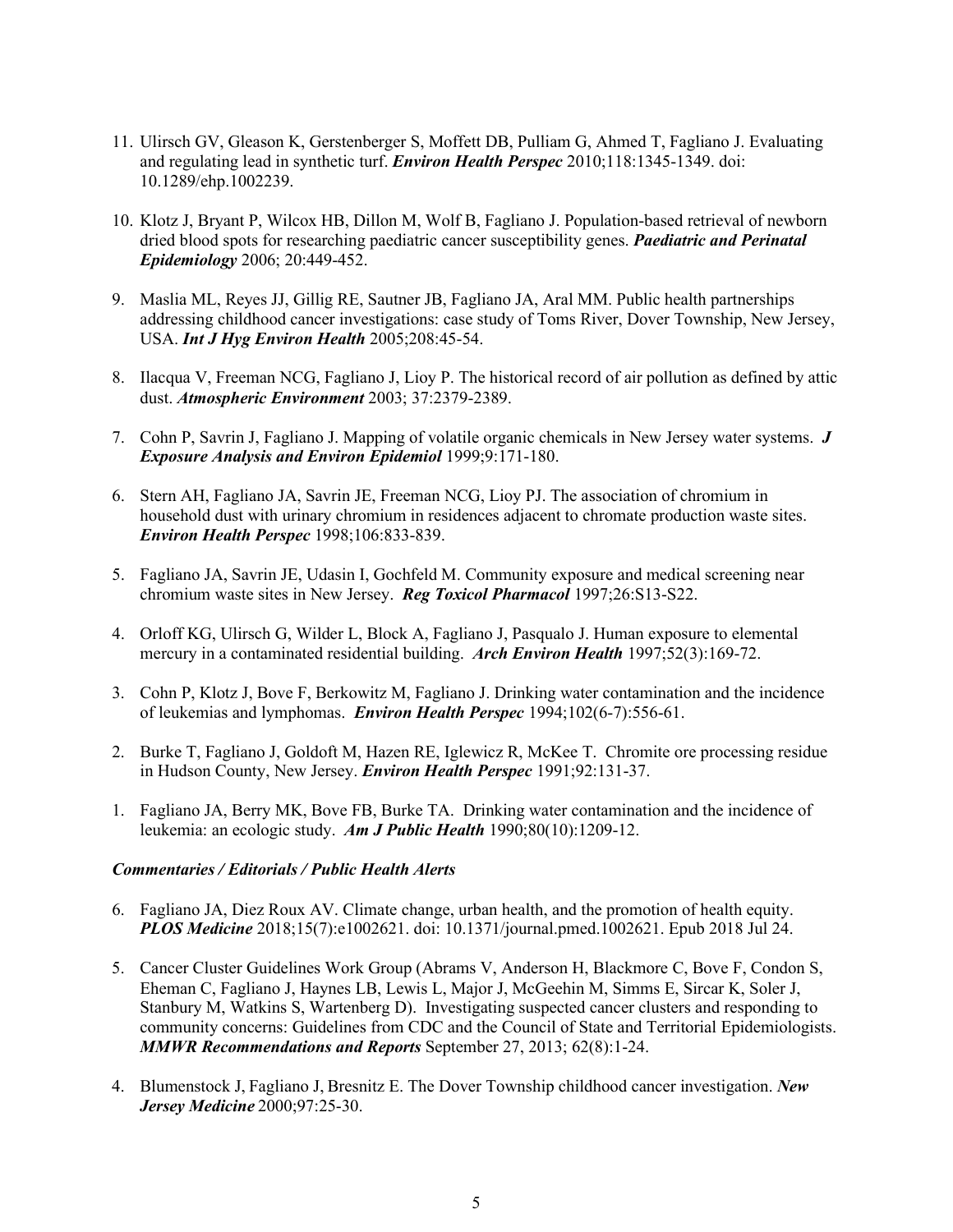- 3. Sasso FS, Ferraiuolo R, Garetano G, Gursky E, Fagliano J, Pasqualo J, Salkie R, Rotola J. Mercury exposure among residents of a building formerly used for industrial purposes -- New Jersey, 1995. *MMWR* 1996;45(20):422-4. *Also published as:* Mercury exposure among residents of a building formerly used for industrial purposes—New Jersey, 1995. *JAMA* 1996;276(1):17–18. doi:10.1001/jama.1996.03540010019010
- 2. Cohn PD, Fagliano JA, Klotz JB. Assessing human health effects from chemical contaminants in drinking water: New Jersey's initiatives. *New Jersey Medicine* 1994;91(10):719-22.
- 1. Fagliano J, Freund A, O'Leary K, Rosenman KD, Runnion V. PCB contamination of ceiling tiles in public buildings - New Jersey. *MMWR* 1987;36(6):89-91.

### *Government and Other Reports*

- 37. Fagliano J, McGreevy K, Agovino P: Birth Outcomes, Cancer Incidence and Mortality among the Ramapough Lenape Nation Turtle Clan Communities in Ringwood and Mahwah, New Jersey. New Jersey Department of Health, July 2015.
- 36. Fagliano J, McGreevy K: Air Quality in Paulsboro, New Jersey Following a Train Derailment and Vinyl Chloride Gas Release. New Jersey Department of Health, September 2014.
- 35. Fagliano J, Shumate A, McGreevy K: Surveys of Residents of Paulsboro, New Jersey Following a Train Derailment and Vinyl Chloride Gas Release. New Jersey Department of Health, September 2014.
- 34. Fagliano J, Gleason J, McGreevy K: Health Consultation: Synthesis Report of a Community Health Profile and Household Health Survey, Pompton Lakes, New Jersey. New Jersey Department of Health and U.S. Agency for Toxic Substances and Disease Registry, March 2014.
- 33. Gleason J, Fagliano J: Health Consultation: Household Health Survey, Pompton Lakes, New Jersey. New Jersey Department of Health, March 2014.
- 32. Fagliano J, McGreevy K, Agovino P: Health Consultation: Community Health Profile, Pompton Lakes, New Jersey. New Jersey Department of Health and U.S. Agency for Toxic Substances and Disease Registry, March 2014.
- 31. Jordan H, Rechtman L, Lefkowitz D, Fagliano J: ALS Surveillance New Jersey Final Report. New Jersey Department of Health and Senior Services, June 2012.
- 30. Fagliano J: Health Consultation: Childhood Blood Lead Data in the Population Living near the Ringwood Mines/Landfill Site, July 1999 to December 2010, Ringwood Borough, Passaic County, New Jersey. New Jersey Department of Health and Senior Services and U.S. Agency for Toxic Substances and Disease Registry, December 2011.
- 29. McGreevy K, Fagliano J: Health Consultation: Cancer Incidence in the Population Living near the Ringwood Mines/Landfill Site, 1979-2008, Ringwood Borough, Passaic County, New Jersey. New Jersey Department of Health and Senior Services and U.S. Agency for Toxic Substances and Disease Registry, December 2011.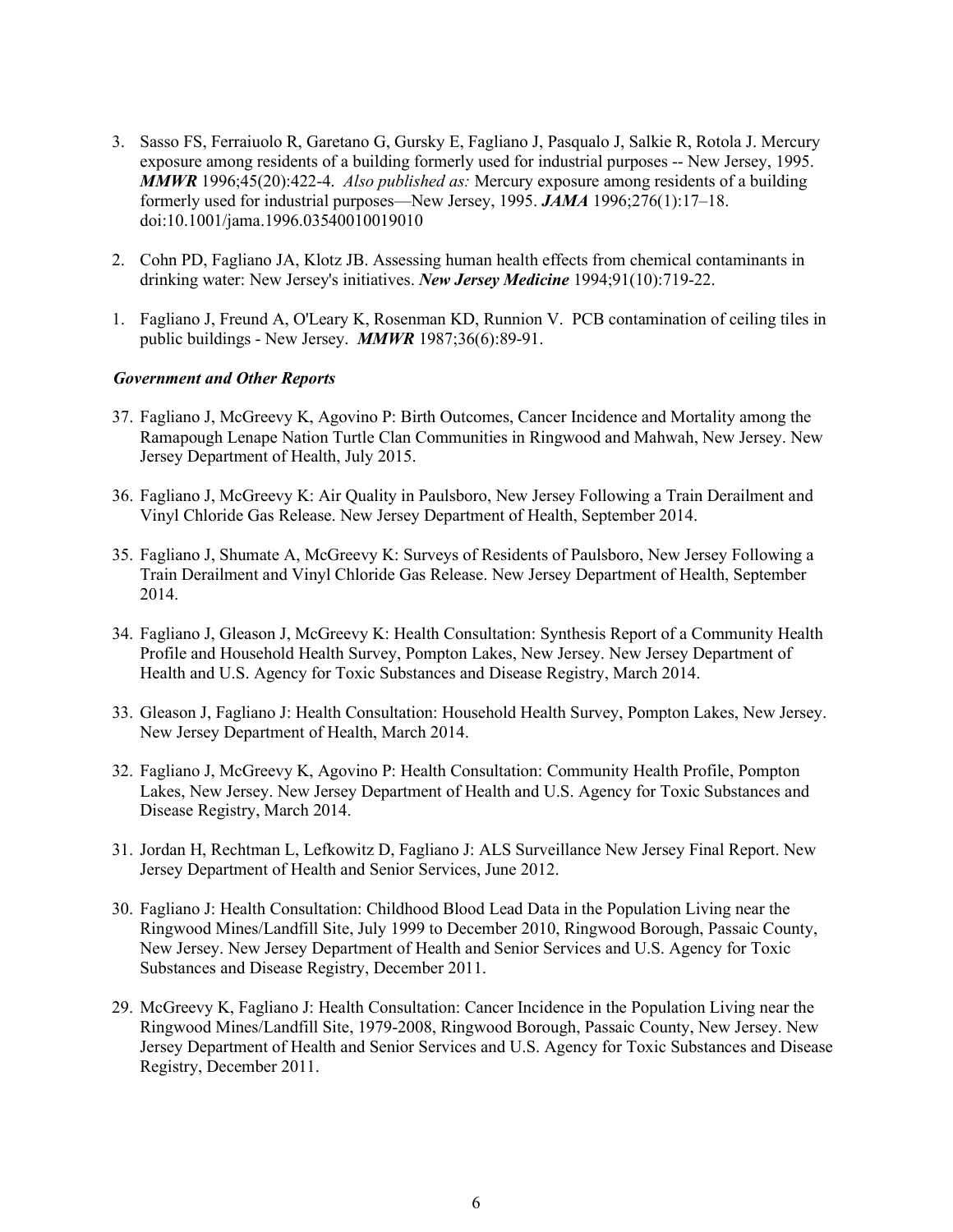- 28. McGreevy K, Fagliano J: Health Consultation: Incidence of Selected Cancer Types in the Garfield Neighborhood Near the E.C. Electroplating (Garfield Chromium Groundwater Contamination) Site, Garfield, Bergen County, New Jersey. New Jersey Department of Health and Senior Services and U.S. Agency for Toxic Substances and Disease Registry, October 2011.
- 27. Fagliano J, Berry M, Carter G, Stern A, Murphy E: Health Consultation: Analysis of Oral, Esophageal and Stomach Cancer Incidence Near Chromium-Contaminated Sites in Jersey City, Hudson County, New Jersey. New Jersey Department of Health and Senior Services, New Jersey Department of Environmental Protection, and U.S. Agency for Toxic Substances and Disease Registry, December 2010.
- 26. Fagliano J, Tsai S, Berry M: Temporal Analysis of Asthma Morbidity and Air Toxics Monitoring Site Data in Four Select New Jersey Municipalities. Report to the Centers for Disease Control and Prevention. New Jersey Department of Health and Senior Services, September 2009.
- 25. Fagliano J, Tsai S, Berry M: Asthma Hospitalization in New Jersey in Relation to National-scale Air Toxics Assessment Estimates. Report to the Centers for Disease Control and Prevention. New Jersey Department of Health and Senior Services, September 2009.
- 24. Berry M, Fagliano J, Haltmeier P, Carter G, Stern A, Murphy E: Health Consultation: Analysis of Lung Cancer Incidence Near Chromium-Contaminated Sites in Jersey City, Hudson County, New Jersey. New Jersey Department of Health and Senior Services, New Jersey Department of Environmental Protection, and U.S. Agency for Toxic Substances and Disease Registry, September 2008.
- 23. Berry M, Fagliano J: Health Consultation: Childhood Cancer Incidence Update: A Review and Analysis of Cancer Registry Data, 2001-2005 for the Township of Toms River, Ocean County, New Jersey. New Jersey Department of Health and Senior Services and U.S. Agency for Toxic Substances and Disease Registry, September 2008.
- 22. Aluwalia S, Fagliano J, Haltmeier P, Glenshaw MT: Health Consultation: Mercury Exposure Investigation Using Serial Urine Testing and Medical Records Review, Kiddie Kollege, Franklinville, Gloucester County, New Jersey. New Jersey Department of Health and Senior Services and U.S. Agency for Toxic Substances and Disease Registry, June 2007.
- 21. Fagliano J, Berry M, Cohn P, Goun B, Haltmeier P, Opiekun R, Henry K, Kohler B, Roche L, Anderson S, Bonanno L, Klotz J: Spatial and Temporal Variation in the Incidence of Selected Cancers. Report to the Centers for Disease Control and Prevention. New Jersey Department of Health and Senior Services, January 2007.
- 20. Fagliano J, Berry M, Cohn P, Goun B, Haltmeier P, Opiekun R, Henry K, Kohler B, Roche L, Anderson S, Bonanno L, Klotz J: Exploring Geographic Scale for Cancer Incidence Mapping. Report to the Centers for Disease Control and Prevention. New Jersey Department of Health and Senior Services, January 2007.
- 19. Fagliano J, Berry M, Cohn P, Goun B, Haltmeier P, Opiekun R, Henry K, Kohler B, Roche L, Anderson S, Bonanno L, Klotz J: Analysis of Environmental Risk Factors and Cancer Incidence in New Jersey. Report to the Centers for Disease Control and Prevention. New Jersey Department of Health and Senior Services, January 2007.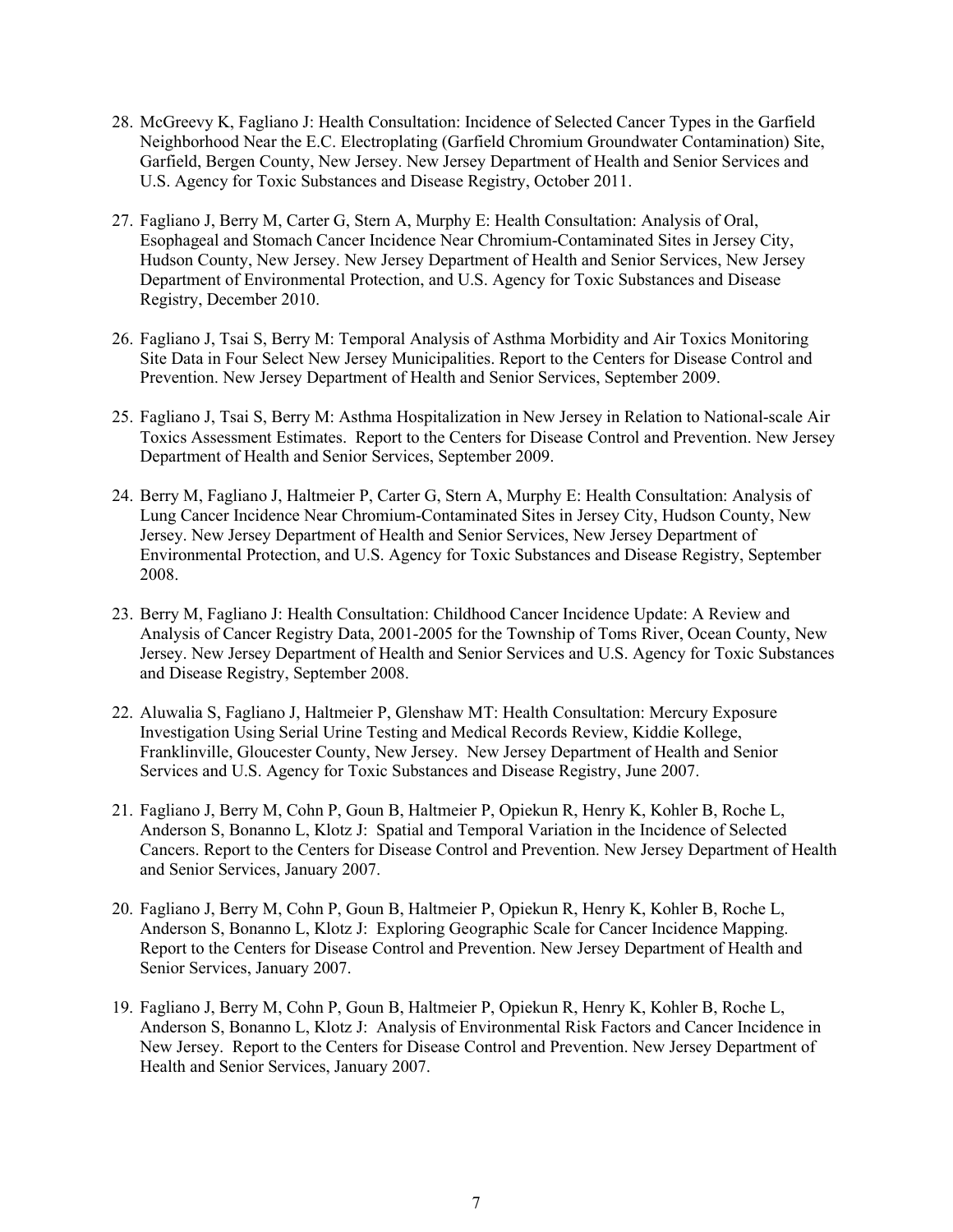- 18. Fagliano J, Berry M, Cohn P, Goun B, Haltmeier P, Opiekun R, Nanavaty J, Anderson S, Bonanno L, Klotz J: Spatial and Temporal Variation in Childhood Blood Lead in New Jersey, 2000-2004. Report to the Centers for Disease Control and Prevention. New Jersey Department of Health and Senior Services, January 2007.
- 17. Fagliano J, Berry M, Cohn P, Goun B, Haltmeier P, Opiekun R, Nanavaty J, Anderson S, Bonanno L, Klotz J: Analysis of Risk Factors for Elevated Levels of Blood Lead in New Jersey Children, 2000- 2004. Report to the Centers for Disease Control and Prevention. New Jersey Department of Health and Senior Services, January 2007.
- 16. Fagliano J, Berry M, Cohn P, Goun B, Haltmeier P, Opiekun R, Beres-Sochka L, Knapp M, Royle M, Sweatlock JA, Anderson S, Bonanno L, Klotz J: Analysis of Spatial and Temporal Variation of Selected Birth Defects in New Jersey. Report to the Centers for Disease Control and Prevention. New Jersey Department of Health and Senior Services, January 2007.
- 15. Anderson S, Bonanno L, Klotz J, Fagliano J, Berry M, Cohn P, Goun B, Haltmeier P, Opiekun R: Development and Evaluation of Environmental Exposure Metric Databases. Report to the Centers for Disease Control and Prevention. New Jersey Department of Health and Senior Services, January 2007.
- 14. Aluwalia S, Kubiak S, Fontecchio C, Berry M, Fagliano J: Health Consultation: Mercury Exposure Investigation, Kiddie Kollege, Franklinville, Gloucester County, New Jersey. New Jersey Department of Health and Senior Services and U.S. Agency for Toxic Substances and Disease Registry, September 2006.
- 13. Cohn P, Skinner R, Burger S, Fagliano J, Klotz J: Radium in Drinking Water and the Incidence of Osteosarcoma. New Jersey Department of Health and Senior Services, September 2003.
- 12. Jenniss S, Fagliano J, Stern A, Klotz J: A Biomonitoring Plan for New Jersey. New Jersey Department of Health and Senior Services, June 2003.
- 11. Fagliano J, Berry M, Kohler B, Klotz J, Imtiaz R: Case-control Study of Childhood Cancers in Dover Township (Ocean County), New Jersey. New Jersey Department of Health and Senior Services and U.S. Agency for Toxic Substances and Disease Registry, January 2003.
- 10. Fagliano J, Murphy E: Public Health Consultation: Drinking Water Quality Analyses, 1996-1998, United Water Toms River, Dover Township (Ocean County), New Jersey. New Jersey Department of Health and Senior Services, New Jersey Department of Environmental Protection, and U.S. Agency for Toxic Substances and Disease Registry, January 2001.
- 9. Pasqualo J, Fagliano J, Ulirsch G: Public Health Assessment: Reich Farm. New Jersey Department of Health and Senior Services and U.S. Agency for Toxic Substances and Disease Registry, January 2001.
- 8. Pasqualo J, Fagliano J, Ulirsch G: Public Health Assessment: Dover Township Municipal Landfill. New Jersey Department of Health and Senior Services and U.S. Agency for Toxic Substances and Disease Registry, January 2001.
- 7. Pasqualo J, Wilcomb B, Fagliano J, Ulirsch G: Public Health Assessment: Ciba-Geigy. New Jersey Department of Health and Senior Services and U.S. Agency for Toxic Substances and Disease Registry, January 2001.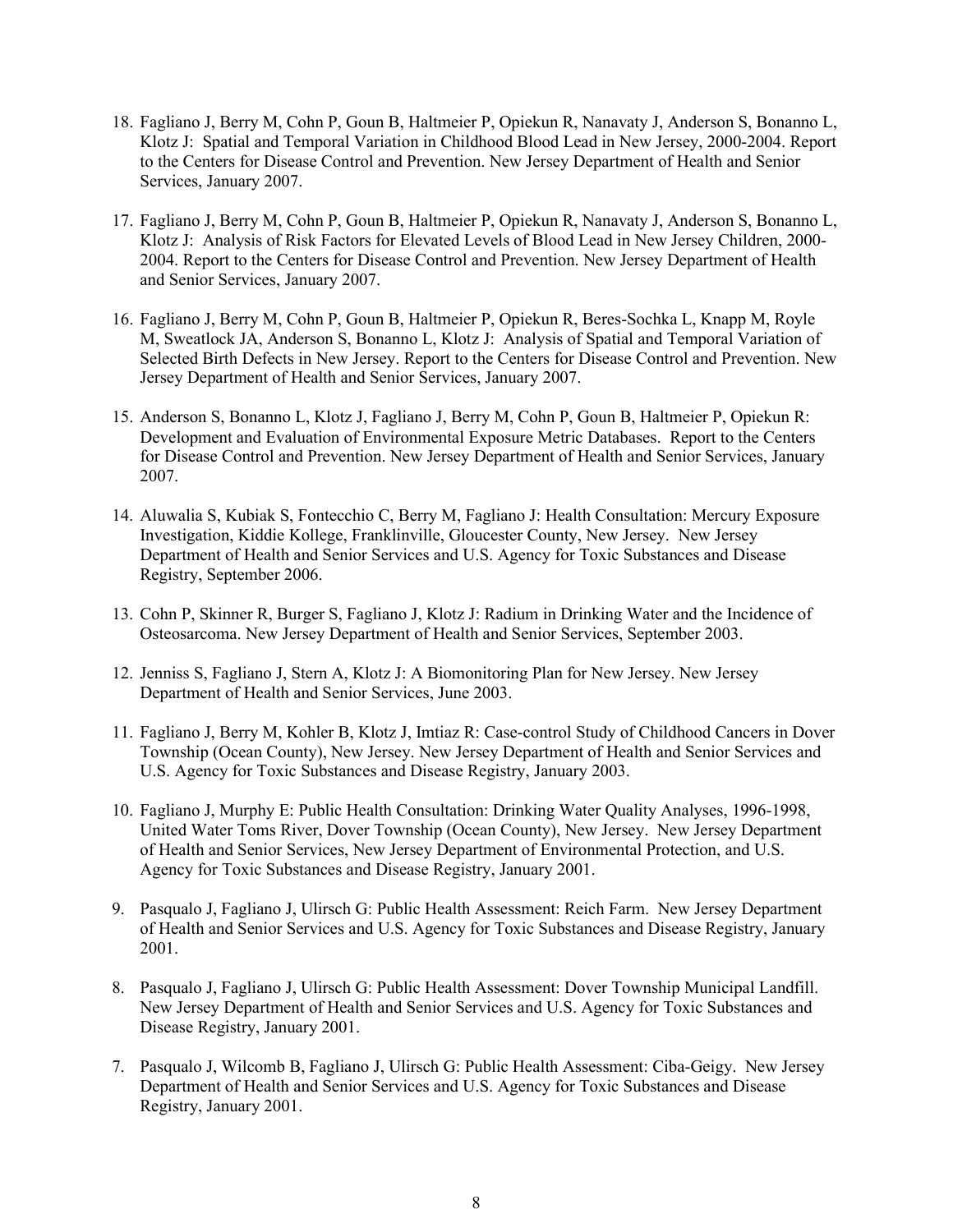- 6. Fagliano J, Berry M, Haltmeier P, Goun B, Savrin J, Blando J, Klotz J, Kohler B, Imtiaz R: Interim Report of the Case-control Study of Childhood Cancers in Dover Township (Ocean County), New Jersey. New Jersey Department of Health and Senior Services and U.S. Agency for Toxic Substances and Disease Registry, December 1999.
- 5. Fagliano J, Fontus H: Health Impact of the Napp Technologies Fire, Lodi New Jersey, April 21-22, 1995. New Jersey Department of Health, Division of Epidemiology, Environmental and Occupational Health Services, 1997.
- 4. Fagliano J, Savrin J: Chromium Medical Surveillance Project: Final Technical Report. New Jersey Department of Health, Division of Epidemiology, Environmental and Occupational Health Services, 1994.
- 3. Cohn P, Bove F, Klotz J, Berkowitz M, Fagliano J: Drinking Water Contamination and the Incidence of Leukemias and Non-Hodgkin's Lymphomas. New Jersey Department of Health, Division of Epidemiology, Environmental and Occupational Health Services, 1993.
- 2. Fagliano J, Goldoft M, Coniglio B, Zagraniski R, Burke T: Medical Evaluation of Children and Adults of the Whitney Young, Jr. School. New Jersey Department of Health, Division of Occupational and Environmental Health, Trenton, NJ, 1989.
- 1. Fagliano JA, Berry MK, Bove FB, Burke TA: Drinking Water Contamination and the Incidence of Leukemia. New Jersey Department of Health, Division of Occupational and Environmental Health, Trenton, NJ, 1987.

#### *Books / Chapters*

Watkins SM, Fagliano J. Exposures and conditions of acute environmental origin. Chapter 20 in: Rasmussen SA, Goodman RA, editors. The CDC Field Epidemiology Manual. New York: Oxford University Press; 2018. p. 375-392. (December 2018)

#### *Other Media*

Fagliano J: Energy system changes came too late but prevented the worst consequences. In: Dilworth R, Editor, Climate Change and the Urban Future. *Drexel Policy Notes* Fall 2018 4(1):18-19.

Fagliano J: Protecting children from lead in drinking water. Public Health in Action. Posted May 11, 2016. <http://phaction.weebly.com/community-voice/protecting-children-from-lead-in-drinking-water>

### **GRANTS AND CONTRACTS**

#### *Funded Grants and Contracts, Current*

Title: *Evaluating Health and Social Impacts of Installing Drinking Water Treatment Systems in Villages in India* Master Service Agreement between FMC Corporation and Drexel University Period: 2020-2023 Sponsor: FMC Corporation Principal Investigator: Rajneesh Suri (Drexel Solutions Institute)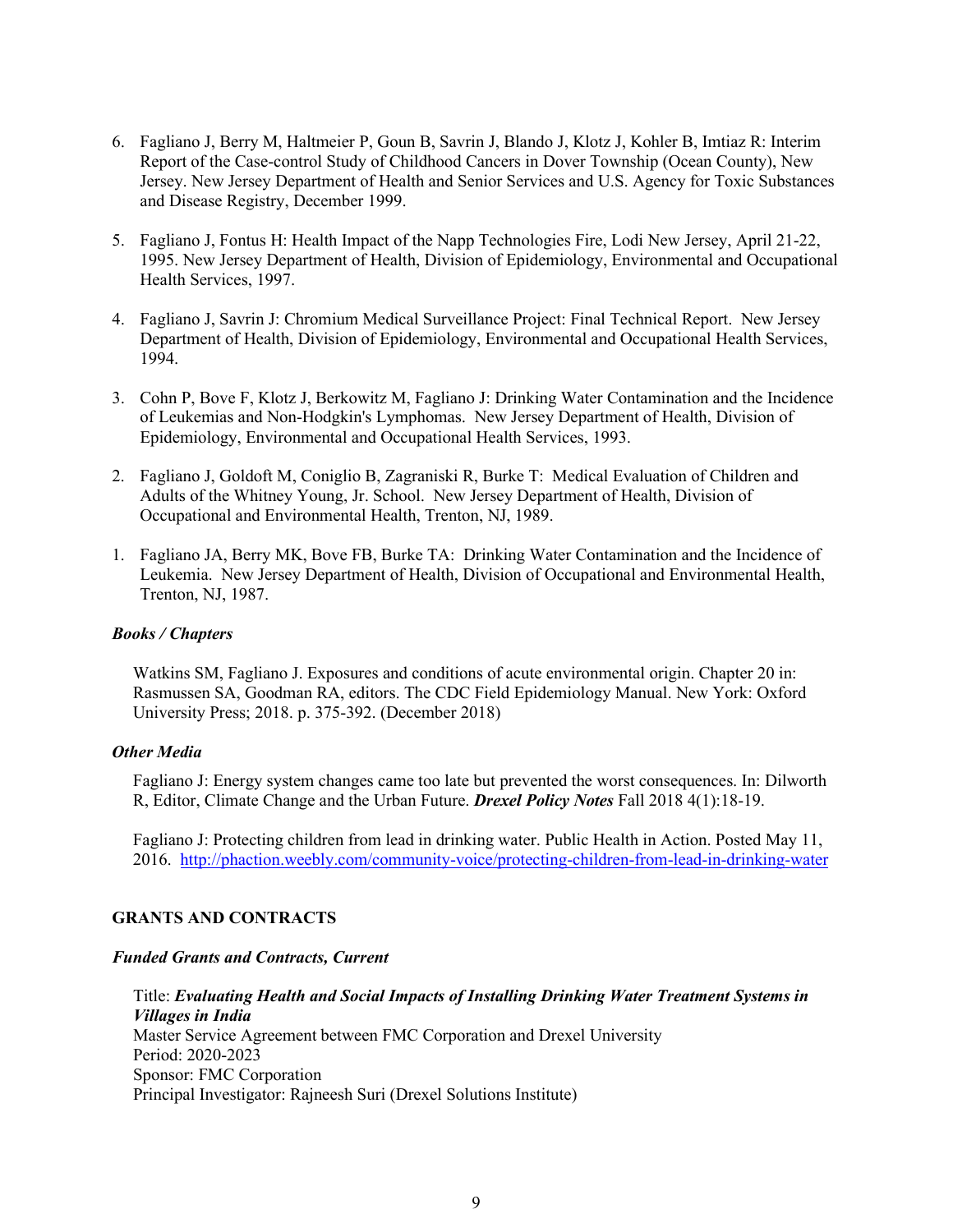Role: Co-Investigator (with Suruchi Sood) of Health Impact and Community Needs Assessment portion of overall agreement Award Amount: \$210,303 (Health Impact and Community Needs Assessment subaward)

# Title: *Development of COVID-19 Training Materials for Pennsylvania K-12 Schoolteachers* Contract # 4400015617 (Master Services Agreement)

Period: 2020-2021 Sponsor: Pennsylvania Department of Health (COVID-19 supplement to APPLETREE cooperative agreement, 6 NU61TS000314-01-01) Principal Investigator: Fagliano Role: Principal Investigator Award Amount: \$34,000

# Title: *Cancer Cluster Investigation Guidelines Update*

Contract # HHSD2002013M53944B/75D30119F06755 Period: 2019-2021 Sponsor: National Center for Environmental Health Principal Investigator: Ashley Williams (ICF) Role: Subcontractor to ICF and McKing Consulting Corporation to serve as subject matter expert for update to CDC's guidelines for investigation of cancer clusters. Award Amount: \$10,000

# *Funded Grants and Contracts, Completed at New Jersey Department of Health*

Title: *National Environmental Public Health Tracking-Network Implementation*, U38 EH000948 and related preceding awards Period: 2003 to 2015 Sponsor: National Center for Environmental Health Principal Investigator: Fagliano Role: Principal Investigator

Title: *ATDSR's Partnership to Promote Localized Efforts to Reduce Environmental Exposure*, U61 TS000165 and related preceding awards Period: 1987 to 1990, 1994 to 2015 Sponsor: Agency for Toxic Substances and Disease Registry Role: Principal Investigator

Title: *Fundamental and Expanded Occupational Health Surveillance* Period: 2009-2015 Sponsor: National Institute for Occupational Safety and Health

Role: Oversight of surveillance program for focus areas of work-related asthma, silicosis, fatal injuries, and occupational health indicators

## Title: *Census of Fatal Occupational Injuries*

Period: 2009-2015 Sponsor: U.S. Bureau of Labor Statistics Role: Oversight of surveillance program for focus areas of work-related asthma, silicosis, fatal injuries, and occupational health indicators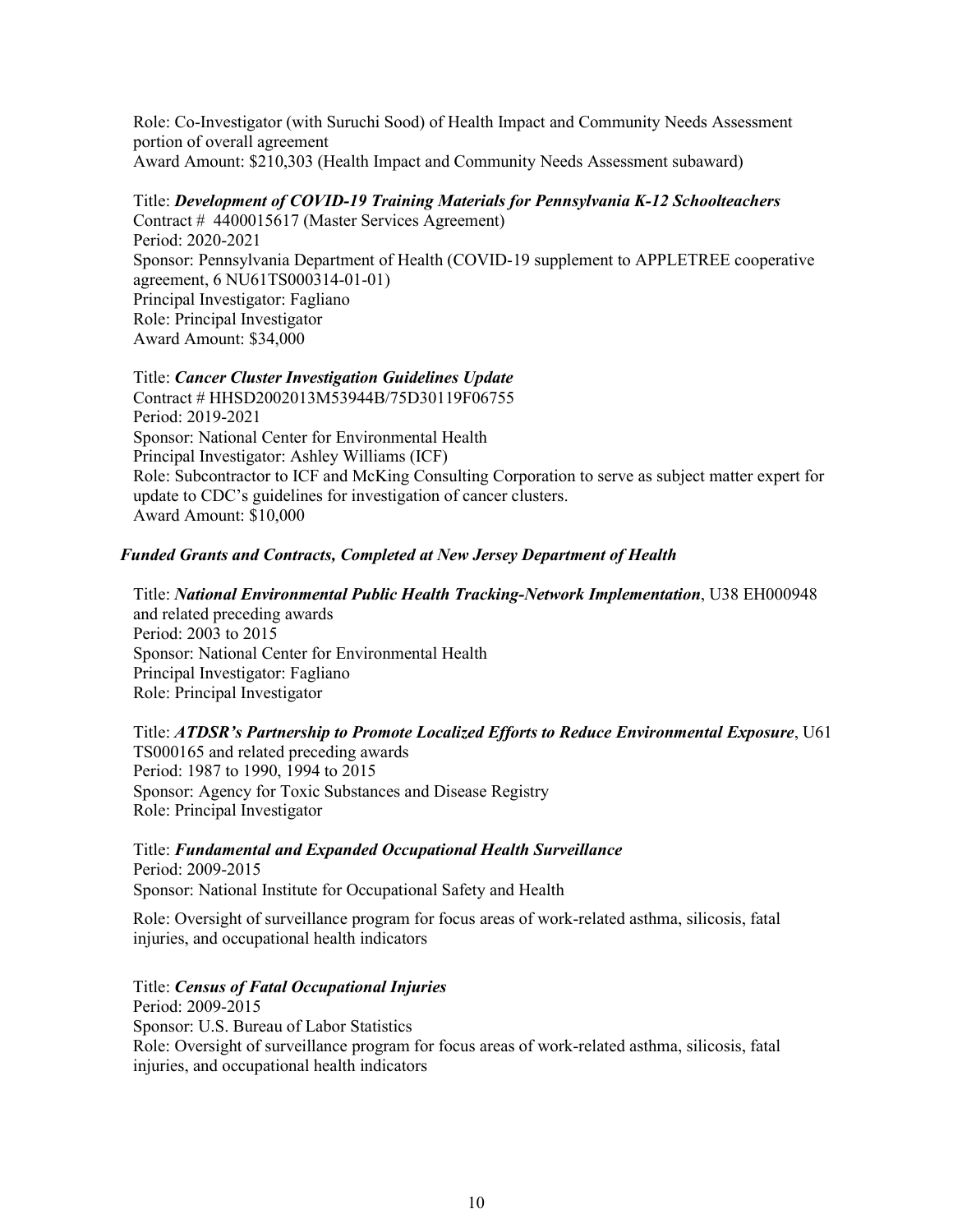Title: **State-based Amyotrophic Lateral Sclerosis Surveillance** Contract# 200-2009-32577 Period: 2010-2013 Sponsor: Agency for Toxic Substances and Disease Registry Principal Investigator: Kaye (Overall PI at McKing Consulting Company) Role: Contract Principal Investigator for New Jersey component of nation's first population-based surveillance of ALS, which established accurate estimates of incidence, prevalence, and survival.

## Title: *Interagency Agreement on Drinking Water and Health* Period:1987 to 1990; 1995 to 2015

### Sponsor: **New Jersey Department of Environmental Protection**

Role: Principal investigator; later, oversight of principal investigator of interagency agreement between NJDEP and NJDOH to conduct public health risk assessments and epidemiologic investigations related to contaminants in NJ drinking water, to develop public informational materials and campaigns, and to represent public health views at community meetings.

*Adult Blood-Lead Epidemiology and Surveillance*, NIOSH, 2009-2013 Role: Supervisor of Principal Investigator

*Hazardous Substance Emergency Event Surveillance*, ATSDR, 2001-2007 Role: Principal Investigator

*Exposure to Tremolite Asbestos in Vermiculite Ore*, ATSDR, 2002-2005 Role: Co-Investigator

*Asthma and Hazardous Substances Applied Research*, ATDSR, 2002-2005 Role: Principal Investigator

*Public Health Laboratory Biomonitoring Planning*, CDC, 2001-2003 Role: Co-Investigator

## **CONFERENCES / PRESENTATIONS**

#### *Invited Talks*

Overview of climate change and health in the urban setting. Climate Year Speaker Series, Drexel University, August 2021.

Public health impacts of global climate change. Online launch event, Climate Year Case Competition, Drexel University, June 2021.

Academy Conversation: The Environment and the Election (Panel). Academy of Natural Sciences, Philadelphia, PA, November 2020.

Academy Conversation: What Role Does Science Play in Public Policy and Social Action During COVID-19? (Panel). Academy of Natural Sciences, Philadelphia, PA, May 2020.

Epidemiology of breast cancer and approaches to investigating suspected cancer clusters. Princeton Medical Center, August 2019.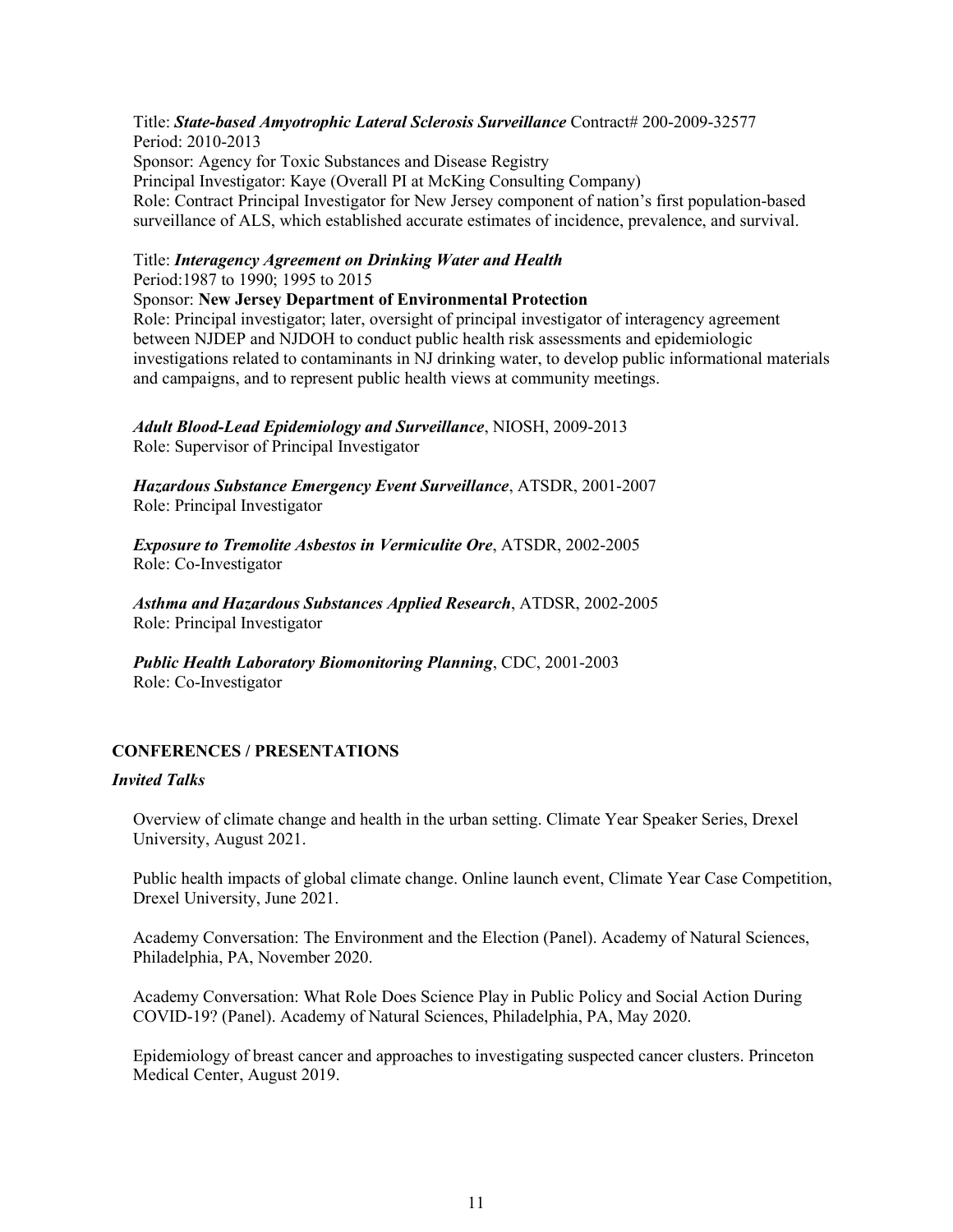Water and Well-being: Global Approaches to Water Management and Public Health. Academy Town Square Series (Panel). Academy of Natural Sciences, Philadelphia, PA, May 2019.

Epidemiologic investigation of extreme precipitation and acute gastrointestinal illness. Water-Related Research in the Delaware River Basin: Progress and Needs. Sponsored by the Pinchot Institute for Conservation, Philadelphia, PA, August 2018.

Global climate change: an overview. Drexel University College of Medicine Public Health Interest Group. Sponsored by Climate and Urban Systems Partnership (CUSP), Franklin Institute, Philadelphia, PA, April 2018.

Environmental Policy Panel (Panel). Drexel Sierra Club, Philadelphia, PA, May 2017.

Public Health Implications of Changes in Environmental and Climate Policies (Organizer and moderator). Dornsife School of Public Health, Drexel University, Philadelphia, PA, March 2017.

Understanding the burden and causes of death and disease: Science and public health action. "True Science" Lecture Series, Drexel University, Philadelphia, PA, April 2017. Online at: [https://www.youtube.com/watch?v=ETe7h9tNQdQ&feature=youtu.be&list=PLkDOe](https://www.youtube.com/watch?v=ETe7h9tNQdQ&feature=youtu.be&list=PLkDOe-nIprdOy0no0EyaGAtInBmKYR70O)[nIprdOy0no0EyaGAtInBmKYR70O](https://www.youtube.com/watch?v=ETe7h9tNQdQ&feature=youtu.be&list=PLkDOe-nIprdOy0no0EyaGAtInBmKYR70O)

Public health impacts of global climate changes. College of Arts and Sciences, Dean's Seminar Series: Climate Change in the Time of Trump. Drexel University, Philadelphia, PA, February 2017.

Public health implications of global climate changes. Town Square panel discussion with Senator Bob Casey. Academy of Natural Sciences, Philadelphia, PA, January 2017.

The 2016 U.S. Presidential Elections: Implications for Public Health (Panel). Dornsife School of Public Health, Drexel University, Philadelphia, PA, December 2016.

Investigating community concerns about cancer and the environment. U.S. Environmental Protection Agency, Region 2 Retreat, Philadelphia, PA, November 2016.

Implications of a changing climate on public health in New Jersey. Preparing for the Impacts of a Changing Climate on Public Health in New Jersey: A Workshop for Public Health Practitioners. New Jersey Climate Adaptation Alliance, Rutgers University, New Brunswick, NJ, June 2016.

Lead in drinking water: Public health context. What's in Our Water? Town Square. Academy of Natural Sciences, Philadelphia, PA, May 2016.

Flint's water crisis: Public health contexts. Flint, Michigan Water Teach-In. Student Government Organization, Dornsife School of Public Health, Drexel University, Philadelphia, PA, April 2016.

Flint's water crisis: Timeline and public health context. Penn Democrats, University of Pennsylvania, Philadelphia, PA, April 2016.

Flint's water crisis: Timeline and context. Flint Water Crisis Panel Discussion. Temple Environmental Law Society, Beasley School of Law, Temple University. March 2016.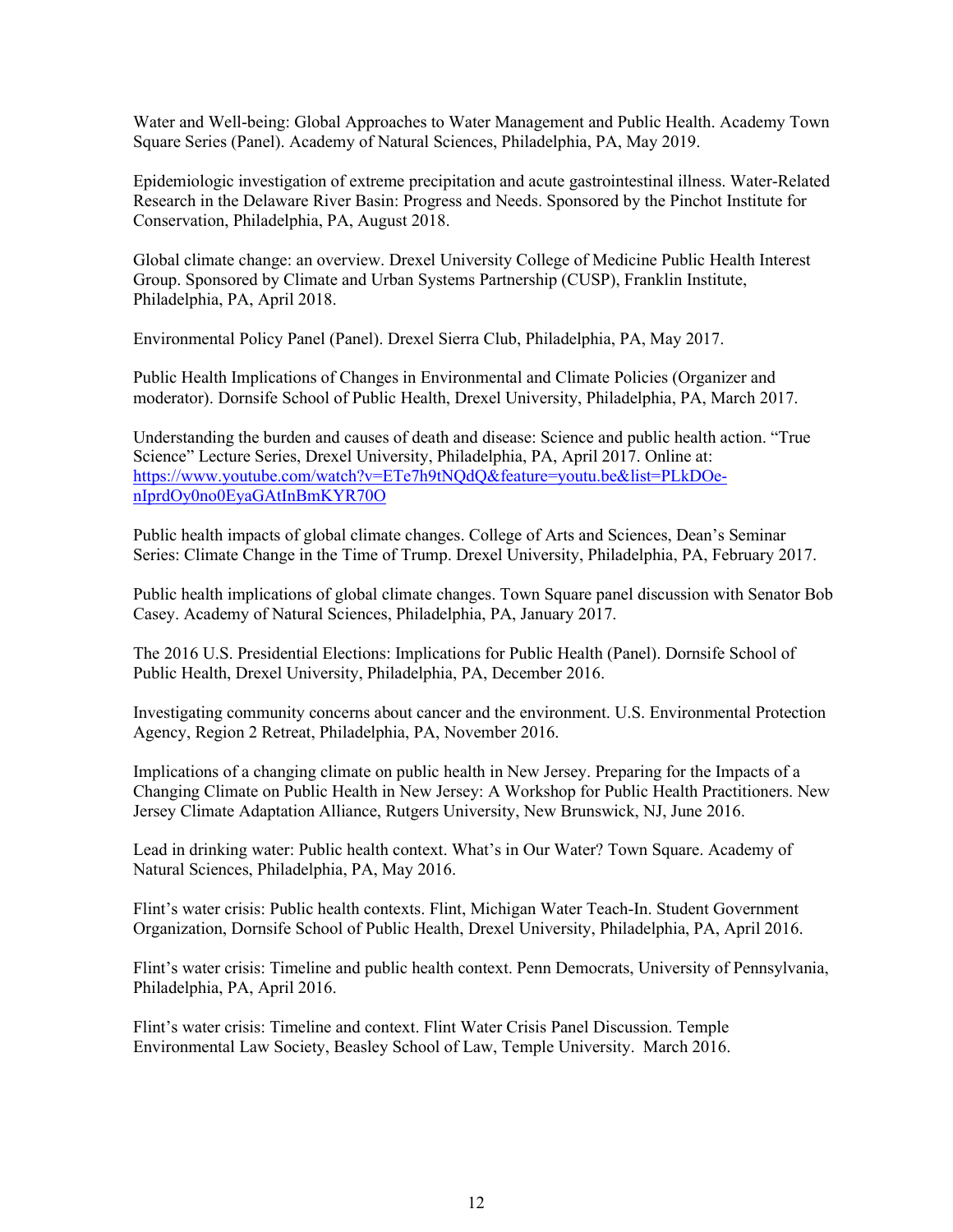Environmental and occupational health surveillance and epidemiology at the New Jersey Department of Health. Annual Meeting of the Occupational and Environmental Medicine Association of New Jersey, October 2013.

Tracking Hurricane Sandy-related health impacts in New Jersey with a syndromic surveillance system. Environmental Public Health Tracking Workshop, Council of State and Territorial Epidemiologists Annual Conference, Pasadena, CA, June 2013.

Using public health data to assess vulnerability and cumulative impacts to health. Clean Air Council Annual Public Hearing, New Jersey Department of Environmental Protection, Trenton, NJ, April 2011.

Summary of chromium exposure and health studies. New Jersey Turnpike Authority, Health and Safety Committee, July 2010.

New Jersey's Environmental Public Health Tracking portal (with R Opiekun). Governor's Council on Prevention of Developmental Disabilities, Hamilton, NJ, June 2010.

New Jersey's Environmental Public Health Tracking network (with R Opiekun). Lead and Beyond Conference: Progress in Eliminating Lead Poisoning and New Opportunities for Collaboration in New Jersey, Edison, NJ, April 2010.

Environmental Public Health Tracking: Presenting environmental and health information to the public in New Jersey and New York City (with NL Jeffrey). Regional Meeting of the Tri-State Chapter of the International Society of Exposure Science, Hamilton, NJ, June 2009.

Adapting IBIS software for Environmental Public Health Tracking (with B Goun, R Opiekun). TRACKS 2009: The Future of Environmental Public Health, Washington, DC, February 2009.

Toms River Childhood Cancer Investigation: Examining evidence for a causal interpretation. (with M Berry) Epidemiology Seminar Series, New Jersey Department of Health and Senior Services, Trenton, NJ, July 2008.

Cluster investigations. A health department view. DIMACS/DyAn Workshop: Investigation of Disease Clusters: Transitioning to the 21st Century and Beyond. Center for Discrete Mathematics and Theoretical Computer Science, Rutgers University, Piscataway, NJ, May 2008.

EPHT Content Work Group: Where we've been, where we're going (with D Kass, J Qualters). Environmental Public Health Tracking Workshop, Albuquerque, NM, November 2007.

Chromium exposure and health studies in Hudson County, NJ (with A Stern). Regional Health and Environmental Conference, Agency for Toxic Substances and Disease Registry, Bear Mountain, NY, October 2007.

Overview: New Jersey Chromium Workgroup (with E Murphy). Regional Health and Environmental Conference, Agency for Toxic Substances and Disease Registry, Bear Mountain, NY, October 2007.

New Jersey's Environmental Public Health Tracking program. Occupational Health Surveillance Advisory Board Meeting, New Jersey Department of Health and Senior Services, Trenton, NJ, October 2007.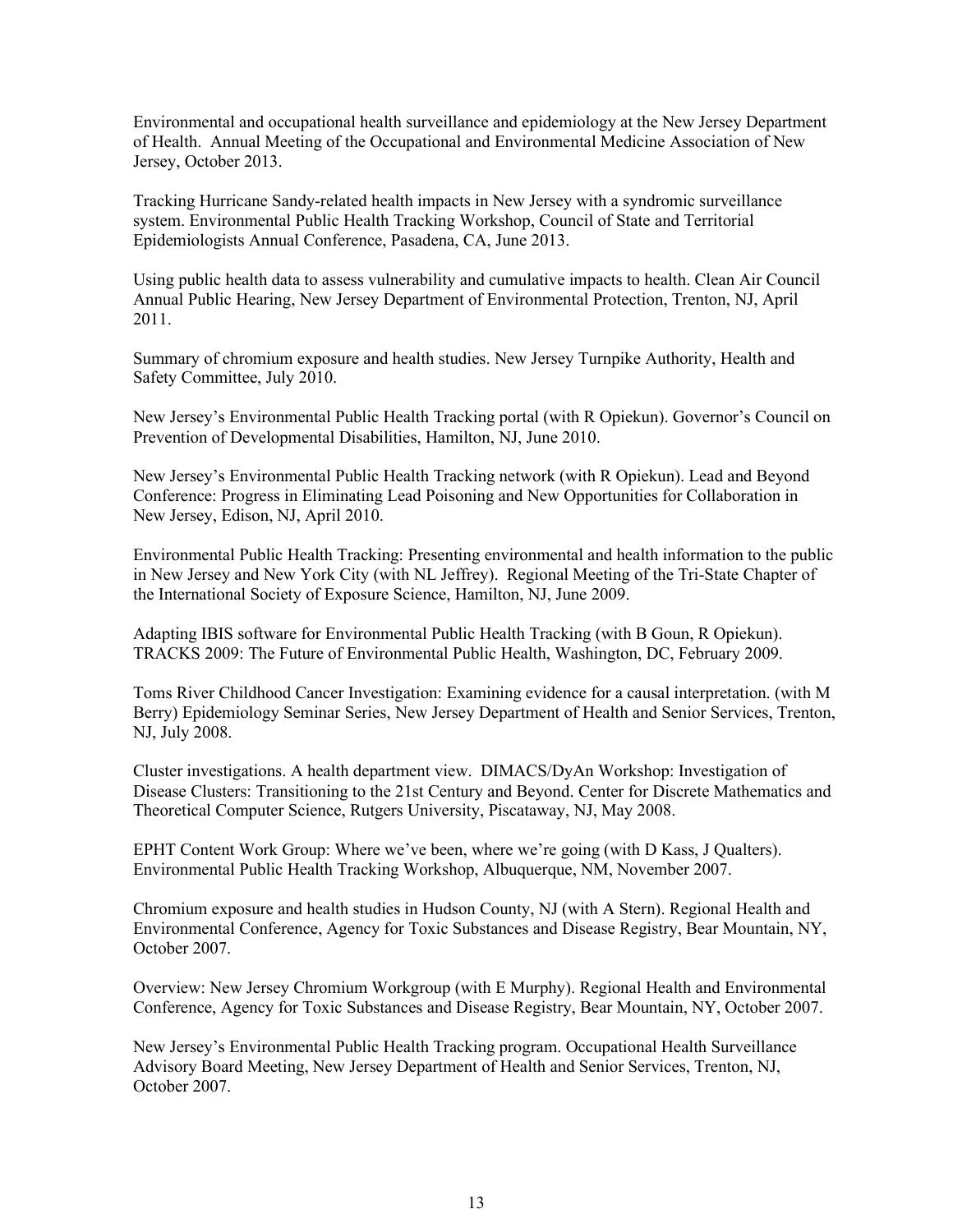Examining geographic patterns in cancer incidence and environmental factors in New Jersey. GIS and Public Health Day (3rd Annual), State University of New York at Albany, School of Public Health, Rensselaer, NY, May 2007.

Case study: Linking monitored and modeled air toxics data with cancer and other health outcomes. Symposium on Air Pollution Exposure and Health, U.S. Environmental Protection Agency and Centers for Disease Control and Prevention, Research Triangle Park, NC, September 2006.

Looking for spatial clustering in the incidence of selected cancers in New Jersey. New Jersey Medical School, Department of Preventive Medicine and Community Health, Newark, NJ, September 2005.

Availability of New Jersey environmental data for use in studies of cancer incidence. Cancer Institute of New Jersey, Population Science Program Meeting, New Brunswick, NJ, July 2005.

Biomonitoring in public health. Chemistry Council of New Jersey 21st Annual Spring Conference, Galloway Township, NJ, May 2005.

Air pollutant data for linking studies. CDC Environmental Health Tracking Branch Webinar Series, December 2004.

Drinking water monitoring data for tracking and linking studies. Environmental Public Health Tracking: Methods Training Course, Johns Hopkins Bloomberg School of Public Health, Baltimore, MD, July 2004.

Linking cancer surveillance and environmental data: Radium in drinking water and the incidence of osteosarcoma (with P Cohn, R Skinner, S Burger, J Klotz). Workshop: Making the Linkages Through the Use of Environmental Indicators, U.S. Environmental Protection Agency, Kansas City, MO, May 2004.

Health and brownfield sites. A Seat at the Table: Community Led Brownfields Revitalization Conference, Center for Public Environmental Oversight, Jersey City, NJ, May 2004.

Dover Township childhood cancer investigation: Findings and implications. Topics in Public Health Seminar Series, New Jersey Department of Health and Senior Services, Trenton, NJ, December 2003.

A public health perspective on communicating cancer risk. Cancer Clusters: Improving Dialogue with Communities and Individuals, Piscataway, NJ, October 2003.

Overview of Dover Township childhood cancer investigation. Non-regulated Compounds in Water, American Water Resources Association Fall Conference, West Windsor, NJ, October 2003.

Dover Township (Toms River) childhood cancer investigation. North American Association of Central Cancer Registries 2003 Annual Conference, Honolulu, HI, June 2003.

Testing for chromium exposure and health effects: A biomonitoring project in Hudson County, New Jersey. Abex/Remco Site Community Meeting, Willits, CA, September 2002.

Dover Township (Toms River), N.J. Childhood Cancer Investigation: Results of the epidemiologic study. California Department of Health Services, Oakland, CA, September 2002.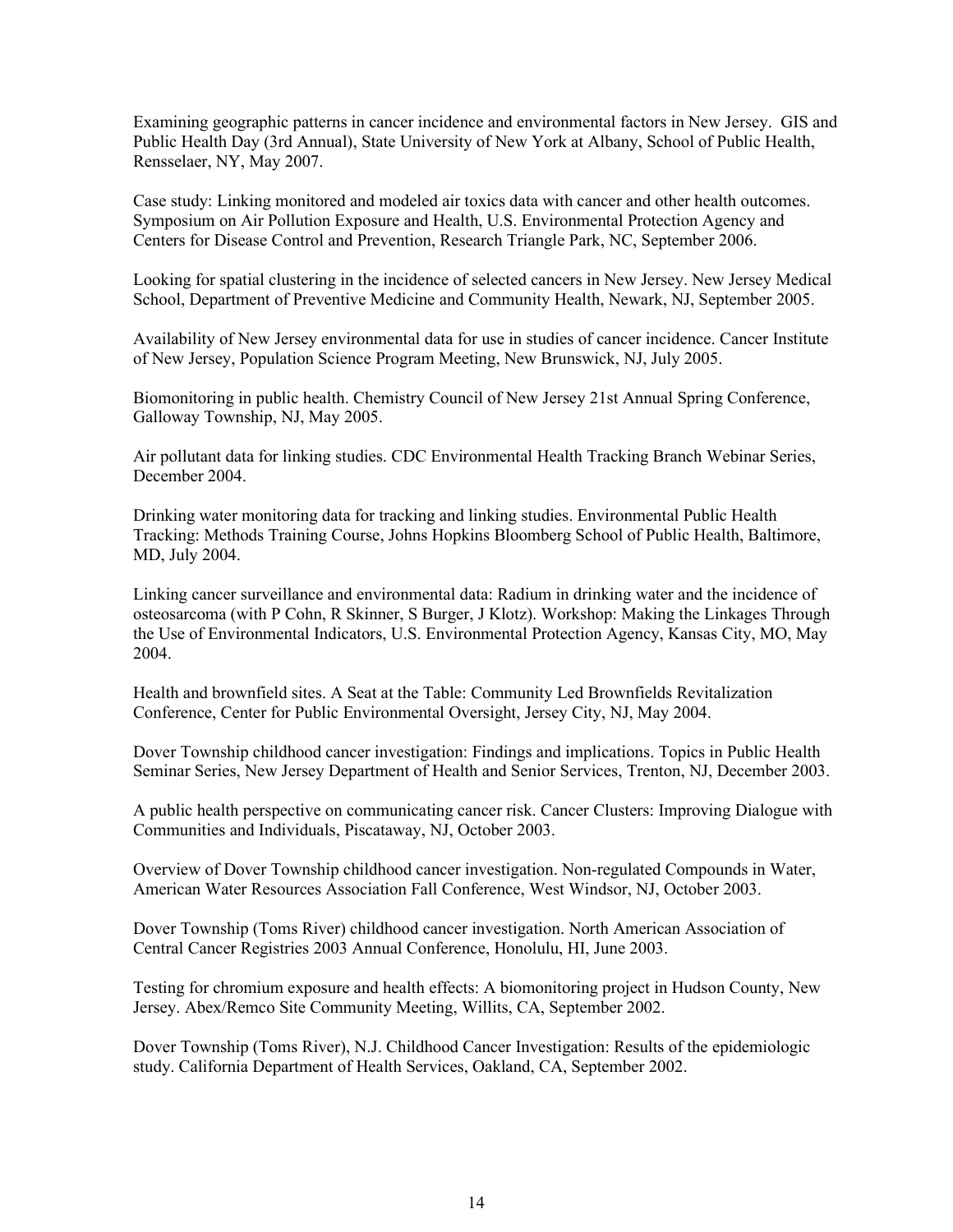Dover Township Childhood Cancer Investigation: Results of the epidemiologic study. (with J Reyes) Grand Rounds, Community Medical Center, Toms River, NJ, August 2002.

Case-control study of childhood cancers in Dover Township, New Jersey. ATSDR Science Forum, Atlanta, GA, May 2002.

Dover Township Childhood cancer epidemiologic study: Findings and interpretation. New Jersey Department of Environmental Protection, Interagency Risk Assessment Committee, Trenton, NJ, April 2002.

Childhood cancer investigation in Dover Township, New Jersey. ATSDR's Program 1043 Partner's Meeting, Cincinnati, OH, March 2002.

Childhood cancer investigation, Dover Township (New Jersey). Society of Environmental Journalists, Regional Briefing, Environmental and Occupational Health Sciences Institute, Piscataway, NJ, January 2002.

Partnerships addressing childhood cancer: Toms River, Dover Township, Ocean County, New Jersey (with J Reyes, L Gillick). ATSDR Board of Scientific Counselors, Atlanta, GA, November 2001.

Pediatric cancer clusters and environmental exposures. (with J Forman) Grand Rounds, Community Medical Center, Toms River, NJ, September 2001.

Childhood cancer investigation in Dover Township (Ocean County), New Jersey. Health and Environment Electronic Seminar, Association of State and Territorial Health Officers, November 2000.

Dover Township childhood cancer investigation. Childhood Cancer Registry Workshop, Princeton, NJ, October 1999.

Investigation of elevated childhood cancer incidence in Toms River. Federal-State Toxicology and Risk Analysis Committee Meeting, Princeton, NJ, May 1999.

Community screening for exposure to chromium from waste sites. Chromium Symposium 1996, Industrial Health Foundation, Arlington, VA, April 1996.

#### *Conferences*

Hamby T, Tsai S, Gu H, Goodrow G, Gleason J, Fagliano J: Weather outlook: cloudy with a chance of… -- Classification of storm-related ED visits. International Society for Disease Surveillance Annual Conference, Denver CO, December 2015.

Jordan H, Fagliano J, Rechtman L, Lefkowitz, D, Henry K, Opiekun R, Kaye W: Findings of the New Jersey Amyotrophic Lateral Sclerosis surveillance project, 2009-2011. Northeast Epidemiology Conference, New Brunswick, NJ, October 2015.

Gleason J, Fagliano J: Associations of daily pediatric asthma emergency department visits with air pollution in Newark, NJ: Utilizing time-series and case-crossover study designs (Poster). Council of State and Territorial Epidemiologists Annual Conference, Boston, MA, June 2015.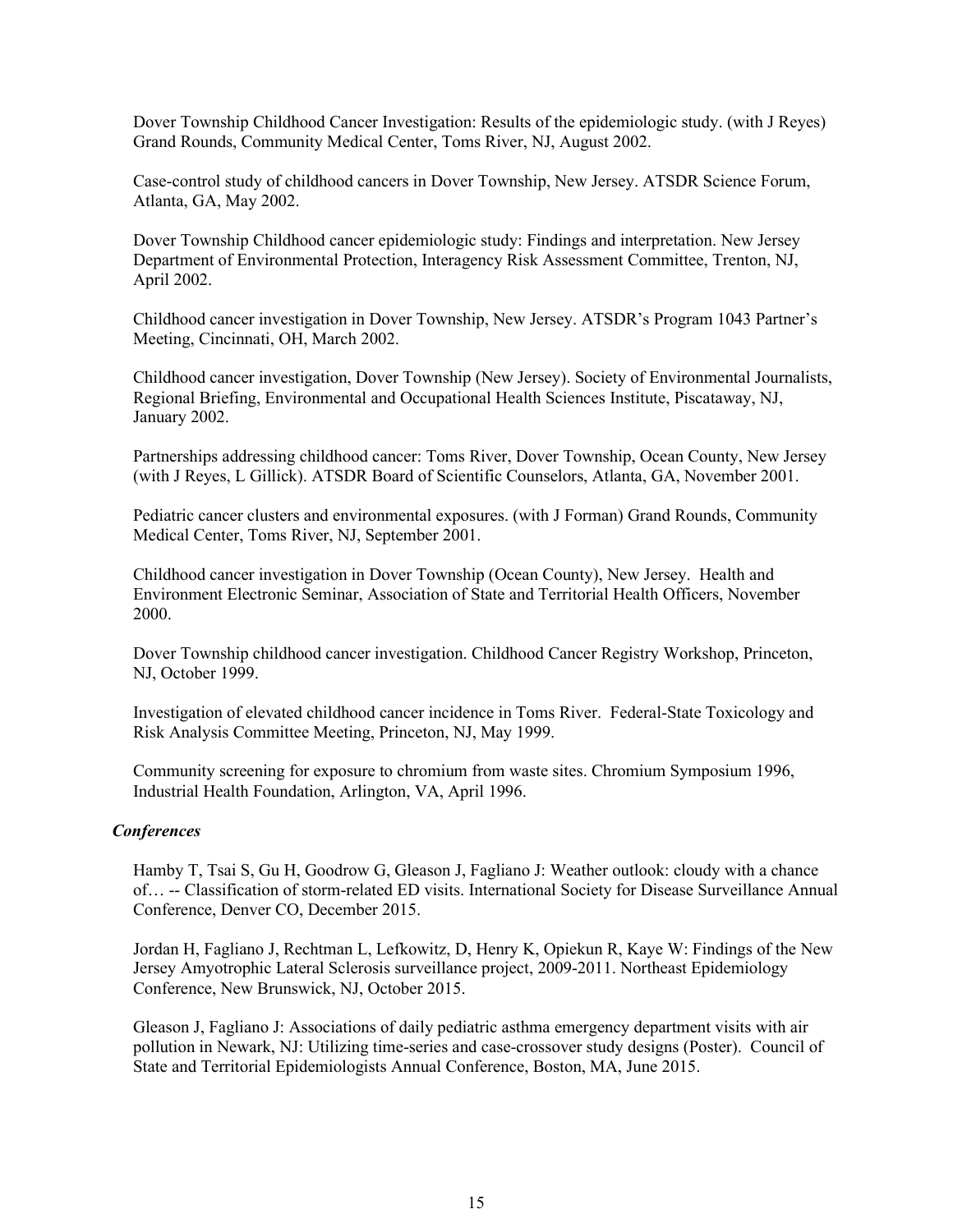Tsai S, Hamby T, Fagliano J, Chu A, Gu H, Walsh A, Lifshitz E, Tan C: Temporal and spatial analysis for severe weather-related health concerns (Poster). Council of State and Territorial Epidemiologists Annual Conference, Boston, MA, June 2015.

Fagliano J, Jordan H, Opiekun R: Tracking in action: Establishing incidence and prevalence of Amyotrophic Lateral Sclerosis (ALS) (Poster). 2015 Environmental Public Health Tracking Virtual Conference, May 2015.

Henry KA, Fagliano J, Jordan H, Rechtman L, Kaye W: Geographic variation and area-based socioeconomic differences in Amyotrophic Lateral Sclerosis incidence in New Jersey, 2009-2011. Association of American Geographers Annual Meeting, Chicago, IL, April 2015.

Chu A, Tsai S, Hamby T, Lifshitz E, Tan C, Fagliano J: Development and validation of disrupted outpatient medical care syndromic surveillance classification related to severe weather events – New Jersey (Poster). National Association of County and City Health Officials Preparedness Summit, Atlanta, GA, April 2015.

Chu AF, Tsai S, Hamby T, Kostial E, Fagliano J: Development of mental health classification related to severe weather events. International Society for Disease Surveillance Annual Conference, Philadelphia, PA, December 2014.

Smith AE, Lincoln R, Fagliano J: Identifying and mapping areas at risk for private well contamination. Council of State and Territorial Epidemiologists Annual Conference, Nashville, TN, June 2014.

Fagliano J, Goun B, Driber S, Brown EM, Grass D: Improving the visualization of lung cancer incidence, smoking prevalence and radon data. Council of State and Territorial Epidemiologists Annual Conference, Nashville, TN, June 2014.

Fagliano J, Jordan H, Henry K, Lefkowitz D, Rechtman L, Kaye WE. Geographic variation of Amyotrophic Lateral Sclerosis incidence in New Jersey, 2009-2011 (Poster). Council of State and Territorial Epidemiologists Annual Conference, Nashville, TN, June 2014.

Shumate AM, Duncan MA, Taylor J, Graziano L, Hunter C, Vaouli E, Devlin J, Wilken J, Brinker K, Ruckart P, Eldridge J, Tan C, Orr M, Fagliano J: Trouble on the tracks: Chemical exposure, health effects, and communication after a train derailment – New Jersey, 2012. Council of State and Territorial Epidemiologists Annual Conference, Nashville, TN, June 2014.

Jordan, H, Fagliano J, Lefkowitz D, Rechtman L, Kaye W: Using mortality data as a component of Amyotrophic Lateral Sclerosis (ALS) surveillance in New Jersey (NJ) (Poster). American Academy of Neurology 2014 Annual Meeting, Philadelphia PA, April 2014.

Gleason J, Lefkowitz DK, Borjan M, Lumia M, Fagliano J: Demographic risk factors related to fatal and non-fatal work-related injuries by injury type, New Jersey, 2005-2010 (Poster). Council of State and Territorial Epidemiologists Annual Conference, Pasadena, CA, June 2013.

Gleason J, Fagliano JA: Developing a household health survey to investigate the health status of a community located above a contaminated groundwater plume. Council of State and Territorial Epidemiologists Annual Conference, Pasadena, CA, June 2013.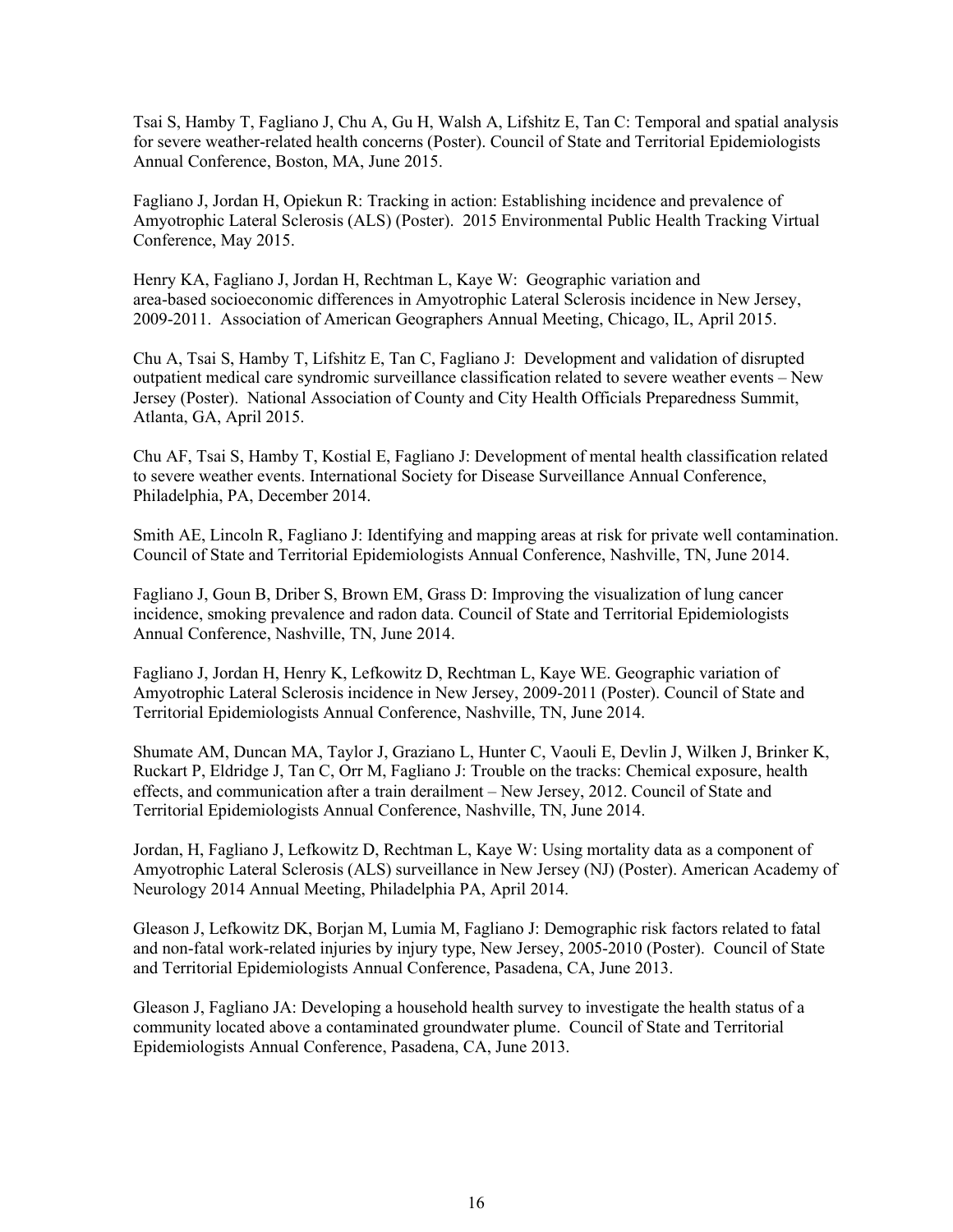Gleason J, Fagliano JA: Case-crossover analysis of associations between ozone, PM2.5 and pollen on emergency department pediatric asthma events in New Jersey, 2004-2007. Council of State and Territorial Epidemiologists Annual Conference, Pasadena, CA, June 2013.

Fagliano J, Berry M, Tsai S: Heat-related emergency department visits in relation to measures of potential heat stress in New Jersey (Poster). Council of State and Territorial Epidemiologists Annual Conference, Pasadena, CA, June 2013.

Fagliano J, Jordan H, Lefkowitz D, Rechtman L, Kaye W. Findings from the New Jersey state-wide Amyotrophic Lateral Sclerosis (ALS) surveillance project (Poster, Award Finalist). Council of State and Territorial Epidemiologists Annual Conference, Pasadena, CA, June 2013.

Gleason J, Borjan M, Fagliano JA: Linking emergency medical services data to hospital discharge and emergency department data for the surveillance of non-fatal work-related injuries in New Jersey, 2011. Council of State and Territorial Epidemiologists Annual Conference, Pasadena, CA, June 2013.

Berry M, Fagliano J, Tsai S, McGreevy K, Walsh A, Hamby T: Evaluation of heat-related illness surveillance based on chief complaint data from New Jersey hospital emergency rooms. International Society for Disease Surveillance Annual Conference, San Diego, CA, December 2012.

Fagliano J: Adapting IBIS-PH for a state environmental public health tracking portal. American Public Health Association Annual Meeting, Philadelphia, PA, November 2009.

Gerstenberger S, Gleason K, Pulliam G, Fagliano J, Ahmed T, Moffett D, Ulirsch G: Methodological and regulatory issues surrounding the health evaluation of lead in synthetic turf. National Environmental Public Health Conference, Atlanta, GA, October 2009.

Fagliano J, Berry M, Haltmeier P, Stern A, Carter G, Murphy E: Lung cancer incidence near chromium-contaminated waste sites (Poster). National Environmental Public Health Conference, Atlanta, GA, October 2009.

Fagliano J, Berry M: Toms River childhood cancer investigation: Incidence data following public health interventions. Council of State and Territorial Epidemiologists Annual Conference, Denver, CO, June 2008.

Fagliano J, Berry M, Cohn P, Goun B, Haltmeier P, Opiekun R, Nanavaty J, Anderson S: An analysis of environmental risk factors for elevated childhood blood lead in New Jersey. Council of State and Territorial Epidemiologists Annual Conference, Atlantic City, NJ, June 2007.

Brownlee JA, Glenshaw MT, Kubiak S, Eldridge J, Fagliano J: Environmental public health response to elemental mercury exposure at Kiddie Kollege daycare, Gloucester County, New Jersey. National Environmental Health Association Annual Conference, Atlantic City, NJ, June 2007.

Fagliano J, Berry M, Cohn P, Goun B, Haltmeier P, Henry K, Opiekun R, Anderson S, Bonanno L, Klotz J: Lessons learned through linkage studies of incident cancers and environmental hazards in New Jersey (Poster). 2006 National Environmental Public Health Conference, Atlanta GA, December 2006.

Tsai SM, Miller SM, Lim L, Fagliano JA, Berry MK, Petix JR: Assessment of air toxics exposure data for an asthma hospitalization study. American Public Health Association Annual Meeting, Washington, DC, November 2004.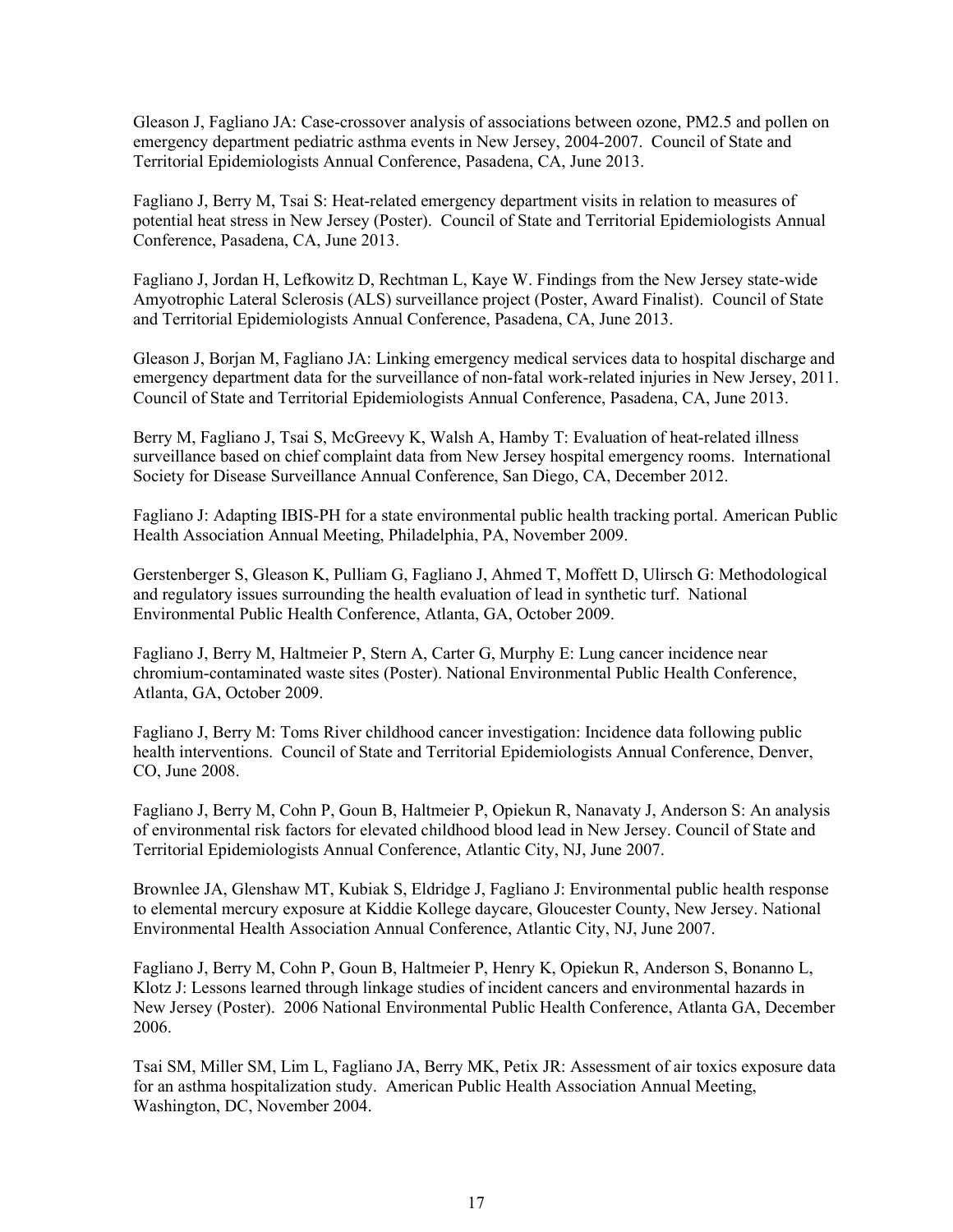Fagliano J: Childhood cancer investigation in Dover Township, New Jersey. Sixth National Environmental Public Health Conference, Atlanta, GA, December 2003.

Maslia ML, Aral MM, Sautner JB, Fagliano J: Reconstructing historical operations of waterdistribution systems. World Water and Environmental Resources Congress 2003, Philadelphia, PA, June 2003.

Fagliano J, Berry M, et al.: Public health response to a childhood cancer cluster: Childhood cancer incidence analyses and environmental assessments. American Public Health Association Annual Meeting, Philadelphia, PA, November 2002.

Berry M, Fagliano J, et al.: Assessments of historic environmental exposures using environmental models in an epidemiologic study of childhood cancer. American Public Health Association Annual Meeting, Philadelphia, PA, November 2002.

Fagliano J, Berry M, et al.: Case-control study of childhood cancers in Dover Township, New Jersey. American Public Health Association Annual Meeting, Philadelphia, PA, November 2002.

Fagliano J, Berry M, et al: Case-control study of childhood cancers and environmental factors in Dover Township, New Jersey, U.S.A. ISEE/ISEA Joint Conference, Vancouver, BC, Canada, August 2002.

Stern AH, Fagliano JA, Savrin JE, Freeman NCG, Lioy PJ: An external measure of chromium exposure (household dust) is predictive of an internal measure of exposure (urine Cr) in residences adjacent to waste sites. ISEE/ISEA Joint Conference, Boston, MA, August 1998.

Cohn P, Savrin J, Fagliano J: Mapping of volatile organic chemicals (VOC) in water systems in New Jersey, 1978-1990. International Society for Exposure Analysis Conference, Research Triangle Park, NC, November 1997.

Fagliano J: Drinking water contaminant data in epidemiologic studies in New Jersey. Drinking Water and Public Health Conference, Association of State and Territorial Public Health Laboratory Directors, McLean, VA, September 1996.

Fagliano, J, Savrin J, Haltmeier P, Solomon J, Polakowski R, Udasin I, Gochfeld M: Community screening for exposure to hazardous waste: Results of the Chromium Medical Surveillance Project. American Public Health Association Annual Meeting, Washington, DC, November 1994.

Udasin I, Gochfeld M, Fagliano J, Savrin J, Haltmeier P: Clinical findings in a population with community exposure to chromium. American Public Health Association Annual Meeting, Washington, DC, November 1994.

Fagliano J, Savrin J, Haltmeier P: The use of urine chromium analysis in community screening for exposure to chromium from waste sites. (Poster) ISEE/ISEA Joint Conference, Research Triangle Park, NC, September 1994.

Freeman NCG, Savrin JE, Fagliano JA, Stern AH, Lioy PJ: Contamination of dust in households near chromium waste sites. ISEE/ISEA Joint Conference, Research Triangle Park, NC, September 1994.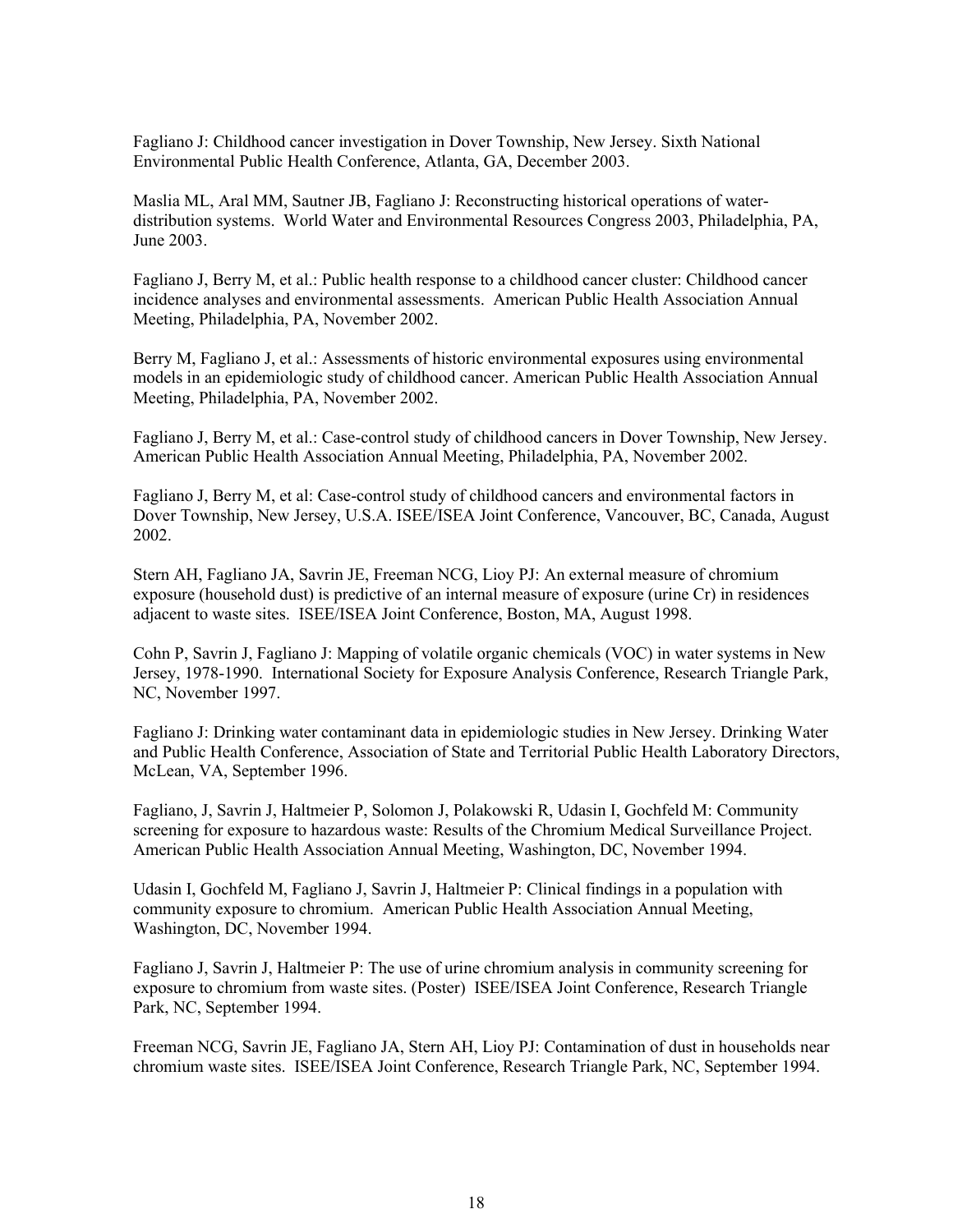Klotz J, Fagliano J: Population exposure profiles: A tool for environmental health priority setting and program evaluation. Fifth National Environmental Health Conference, U.S. Public Health Service, Centers for Disease Control, Atlanta, GA, December 1992.

Fagliano J, Klotz J, Kiel D: Using disease registries and vital statistics data in a program of environmental epidemiology. Public Health Conference on Records and Statistics, National Center for Health Statistics, Washington, DC, July 1989.

Fagliano JA, Berry MK, Cunningham KM: Epidemiologic study of volatile organic contamination of public water systems: Incidences of leukemia and childhood malignancies. American Public Health Association Annual Meeting, New Orleans, LA, November 1987.

### *Guest Lectures*

Hazards of rail transportation of chemicals: Case example of train derailment and vinyl chloride release. Guest lecture in course, HNRS 302 Disasters, Equity, and Social Justice (Professors Chernak, Kang, and Lough), Drexel University, Philadelphia, PA, February 2021.

Ethical conflicts in public health practice. Guest lecture in course, EOH 615 Environmental and Occupational Health Policy (Professor Sherry Brandt-Rauf), Drexel University Dornsife School of Public Health, Philadelphia, PA, April 2020 / April 2021.

Impacts of climate change on public health. Guest lecture in course, GEO 201 Earth Systems Processes (Professor Elizabeth Watson), Drexel University, Philadelphia, PA, March 2020.

Ecological study designs in environmental epidemiology. Guest lecture in course, EOH 625/825 Occupational and Environmental Epidemiology (Professor Igor Burstyn), Drexel University Dornsife School of Public Health, October 2019.

Perfluoroalkyl substances (PFAS) in drinking water: Weighing evidence of toxicity from human and animal studies. Guest lecture in course, EOH 605 Weight-of-evidence Evaluation in Environmental and Occupational Health (Professor Anneclaire De Roos), Drexel University Dornsife School of Public Health, May 2019.

Reducing lead in children's environments: Successes and the failure in Flint. Guest lecture in course, Housing, Health, and Equity (Professors Klinger and Feyler), University of Pennsylvania, Philadelphia, PA, January 2019.

Careers in environmental and occupational health. Guest lecture in course, UNIV H201 Looking Forward: Academics and Careers (Professor Carol Collier), Drexel University, Philadelphia, PA, November 2018.

Environmental epidemiology. Guest lecture in course, PBHL 314 Environmental and Occupational Health (Professor Sherry Brand-Rauf), Drexel University Dornsife School of Public Health, Philadelphia, PA, October 2018.

Reducing lead in children's environments: Successes and the failure in Flint. Guest lecture in course, Advanced Local Public Health Policymaking (Professors Feyler and Roper), University of Pennsylvania, Philadelphia, PA, October 2018.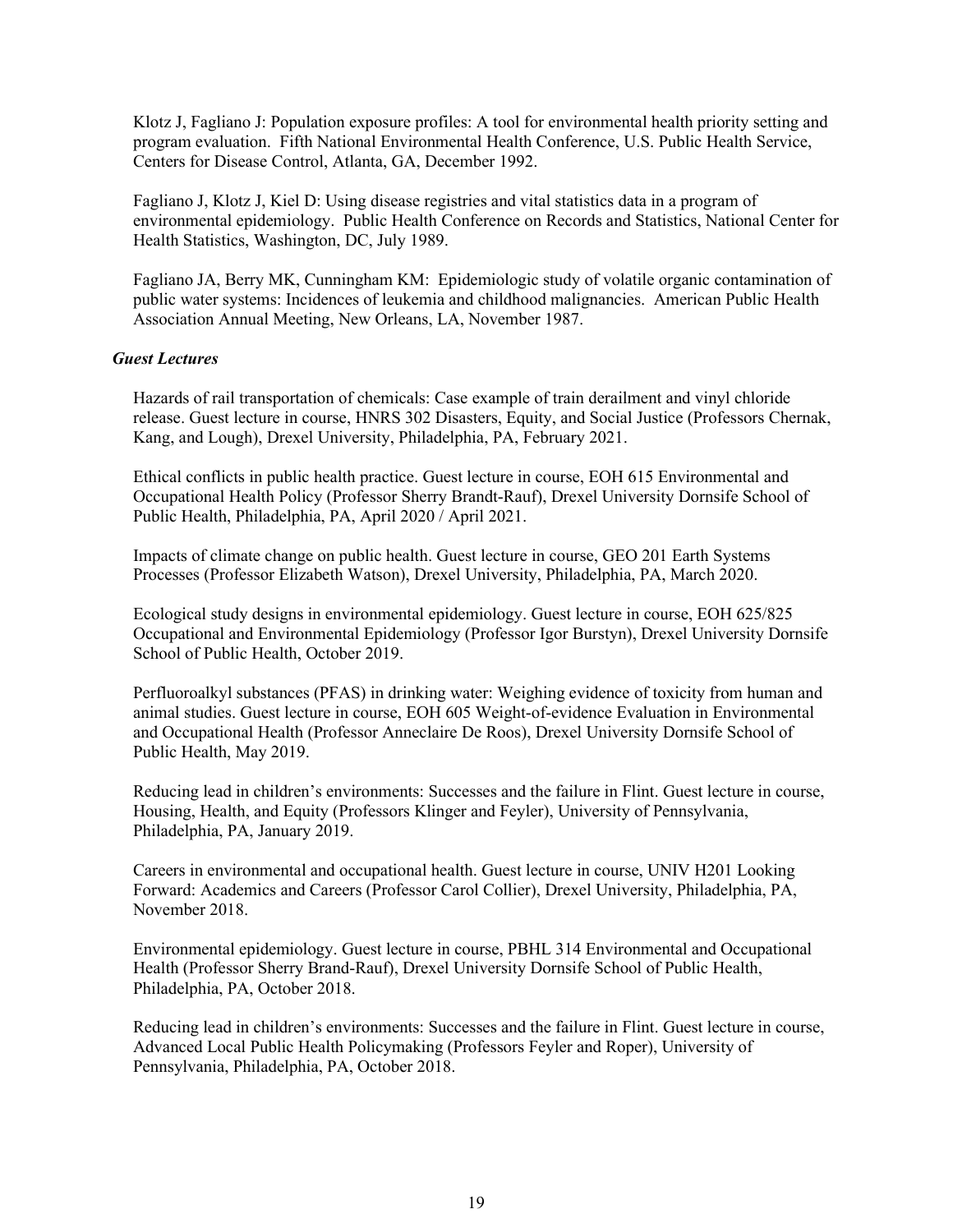Perfluorinated chemicals in drinking water: the New Jersey experience. Guest lecture in course, EOH 615 Environmental and Occupational Health Policy (Professor Sherry Brandt-Rauf), Drexel University Dornsife School of Public Health, Philadelphia, PA, May 2018.

Non-infectious disease outbreaks: Investigating cancer clusters. Guest lecture in course, PBHL 321 Disease Outbreak Investigations (Professor Thersa Sweet), Drexel University Dornsife School of Public Health, Philadelphia, PA, March 2018 / February 2019 / February 2020 / March 2022.

(A) History of Environmental and Occupational Health. Guest lecture in course, PBHL 302 Introduction to the History of Public Health (Professor Rossi / Professor Yudell), Drexel University Dornsife School of Public Health, Philadelphia, PA, February 2018 / February 2019.

Housing and the home environment. Guest lecture in course, EOH 510 Principles and Practice of Environmental and Occupational Health (Professor De Roos), Drexel University Dornsife School of Public Health, November 2017 / November 2018 / November 2019.

Climate change and public health practice. Guest lecture in course, EOH 510 Principles and Practice of Environmental and Occupational Health (Professor De Roos / Professor Huynh), Drexel University Dornsife School of Public Health, October 2017 / November 2018 / October 2019 / October 2020 / November 2021.

Mercury exposure at a daycare center: Investigation and policy implications. Guest lecture in course, ENSS 120 Introduction to Environmental Studies and Sustainability (Professor Collier), Drexel University, Philadelphia, PA, November 2017 / November 2018 / October 2019.

Drinking water quality and protection of human health. Guest lecture in course, PBHL 314 Environmental and Occupational Health (Professor Hamra / Professor Schinasi), Drexel University Dornsife School of Public Health, Philadelphia, PA, May 2016 / May 2017 / May 2018.

Toms River childhood cancer investigation. Guest lecture in course, PBHL 314 Environmental and Occupational Health (Professor Hamra / Professor Schinasi), Drexel University Dornsife School of Public Health, Philadelphia, PA, April 2016 / April 2017 / May 2018.

Environmental health: responding to community concerns about cancer and the environment. Guest lecture in course, PBHL 308 The U.S. Public Health System (Professor Katz), Drexel University Dornsife School of Public Health, Philadelphia, PA, November 2015.

Investigating community concerns about cancer and the environment. Guest lecture in course, Biology and Public Policy (Professor Hewitt), University of Pennsylvania, Philadelphia, PA, November 2015.

Community concerns about cancer and toxins in the environment. Case example: Toms River childhood cancer investigation. Guest lecture in course, PBHL 643 Environmental and Occupational Toxicology (Professor Cummings), Drexel University Dornsife School of Public Health, Philadelphia, PA, November 2015.

Toms River childhood cancer investigation. Guest lecture in course, Scholar's Workshop (Professors Franzblau and Winter), Cooper Medical School of Rowan University, Camden NJ, March 2014 / March 2015 / March 2016 / February 2017 / February 2018 / February 2019 / February 2020 / December 2021.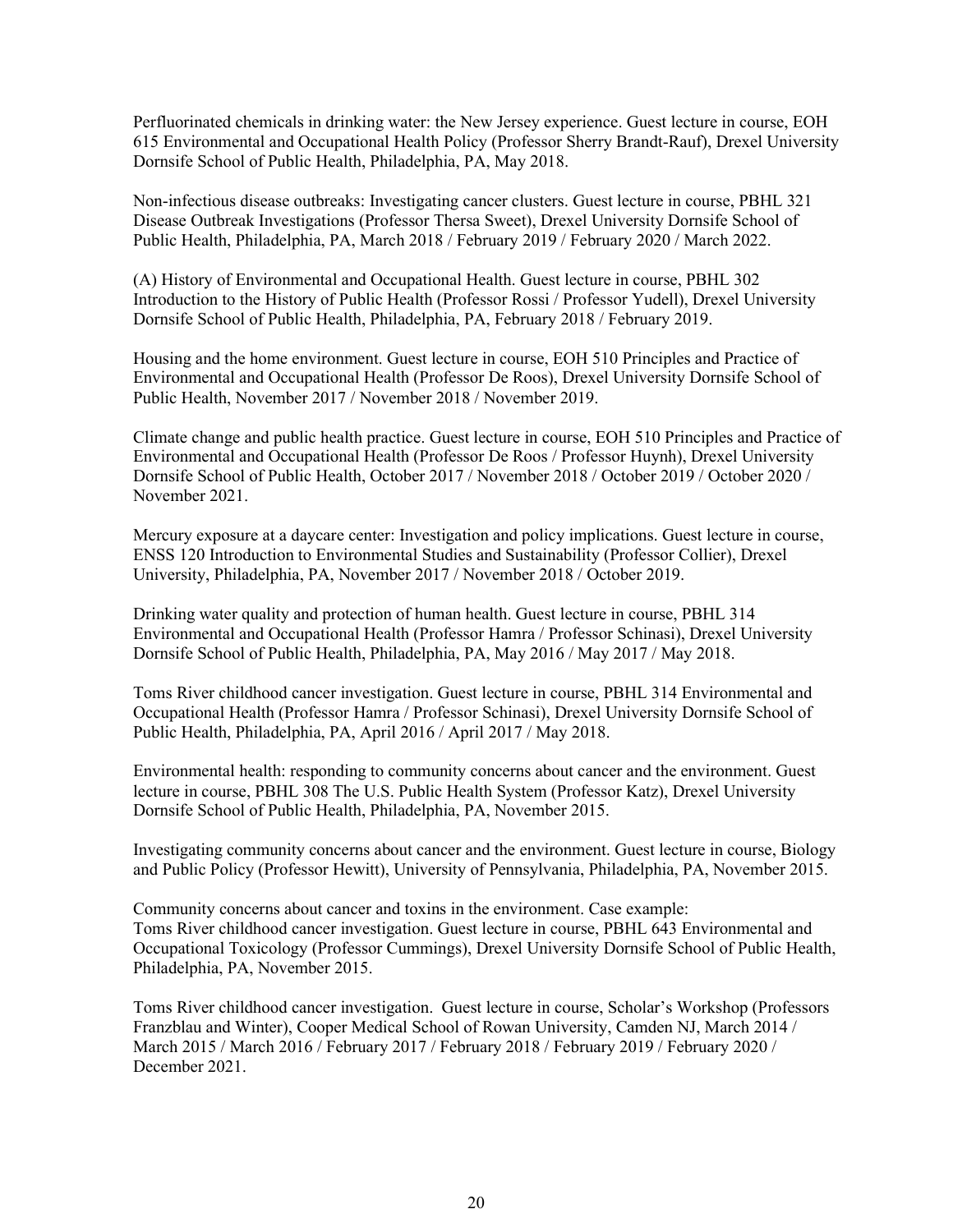Hazards of rail transportation of chemicals. Guest lecture in course, From Alchemy to Nanoscience: A History of Chemistry, University of Pennsylvania, Philadelphia, PA, October 2014.

Toms River childhood cancer investigation. Guest lecture in course, From Alchemy to Nanoscience: A History of Chemistry, University of Pennsylvania, Philadelphia, PA, September 2013.

Geographic and temporal patterns in cancer incidence: Clues to environmental risk factors? Guest lecture in course, What is Cancer? Disease, Society and History, University of Pennsylvania, Philadelphia, PA, March 2008.

Dover Township (Toms River) childhood cancer investigation. Guest lecture in course, Problem-Solving in Environmental and Occupational Health, The George Washington University Medical Center, School of Public Health and Health Services, Washington, DC, July 2007.

Identifying environmental cancer risks: Geographic patterns and time trends. Guest lecture in course, Social Determinants of Health, University of Pennsylvania, Philadelphia, PA, March 2007.

Examining environmental factors and cancer incidence in New Jersey. Guest lecture in course, GIS and Public Health, State University of New York at Albany, School of Public Health, Rensselaer, NY, March 2006.

Geographic patterns and time trends in cancer incidence. Guest lecture in course, Social Determinants of Health, University of Pennsylvania, Philadelphia, PA, March 2005.

Dover Township childhood cancer investigation. Guest lecture in course, Topics in 20th Century Clinical Medicine, University of Pennsylvania, Philadelphia, PA, April 2003 / November 2000 / March 2000.

Childhood cancer investigation in Dover Township/Toms River, N.J. Guest lecture in course, Environmental and Occupational Hazards: Recognition, Assessment and Control, Emory University, Atlanta, GA, May 2002.

The effects of hazardous waste sites on human health. Guest lecture in course on Community and Preventive Medicine, Allegheny University School of Medicine, Philadelphia, PA, February 1997.

# **IMPACT AND DISSEMINATION OF RESEARCH AND PRACTICE (Selected)**

Madej P: SEPTA's ridership won't rebound for a long time. Fear of contracting COVID-19 is partially to blame (quoted). Philadelphia Inquirer, January 11, 2021. <https://www.inquirer.com/transportation/septa-covid-19-public-transportation-fears-20210111.html>

Richter G: Heavy spring rainfall is followed by spikes in gastrointestinal illness in Philadelphia (quoted). Drexel Now, March 16, 2020. [https://drexel.edu/now/archive/2020/March/Heavy-Rainfall-](https://drexel.edu/now/archive/2020/March/Heavy-Rainfall-Gastrointestinal-Illness/)[Gastrointestinal-Illness/](https://drexel.edu/now/archive/2020/March/Heavy-Rainfall-Gastrointestinal-Illness/)

Bate D: Blazing back-to-school temperatures pose public health threat to students (quoted). WHYY, September 6, 2018. [https://whyy.org/articles/blazing-back-to-school-temperatures-pose-public-health](https://whyy.org/articles/blazing-back-to-school-temperatures-pose-public-health-threat-to-students/)[threat-to-students/](https://whyy.org/articles/blazing-back-to-school-temperatures-pose-public-health-threat-to-students/)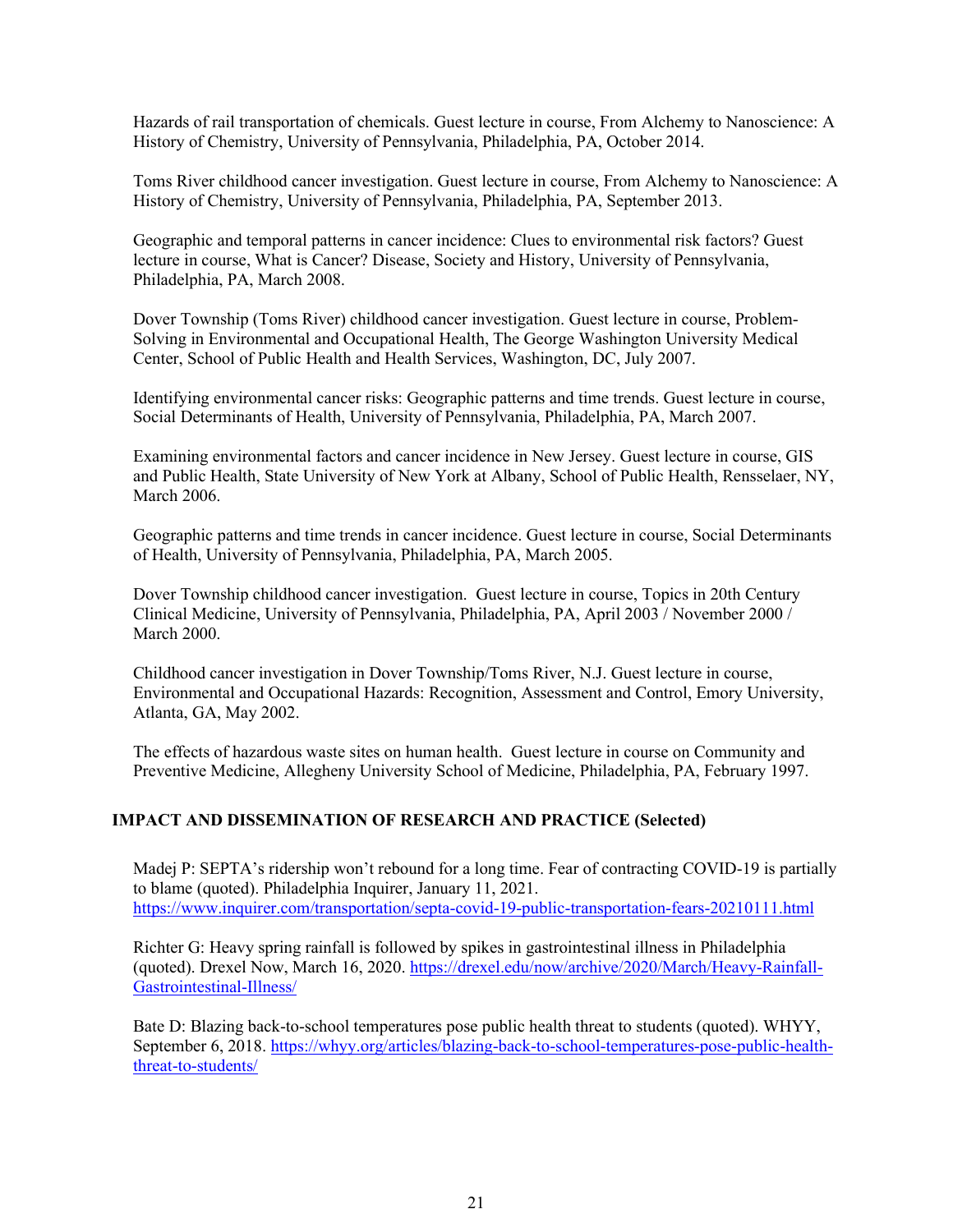Mitman H: What's in Philly's drinking water? Not lead, experts say. Philadelphia's distribution system is free of the heavy metal. But people living in older homes may have a problem (quoted). PhillyVoice, May 4, 2016.<https://www.phillyvoice.com/whats-phillys-drinking-water/>

Bauers S: Q&A: How safe is Philly's water? (interview). Philadelphia Inquirer, Sunday May 2, 2016 and philly.com, [http://articles.philly.com/2016-05-02/news/72751903\\_1\\_water-quality-drinking](http://articles.philly.com/2016-05-02/news/72751903_1_water-quality-drinking-water-water-crisis)[water-water-crisis](http://articles.philly.com/2016-05-02/news/72751903_1_water-quality-drinking-water-water-crisis)

WPVI ABC 6 Action News. In wake of Flint crisis, Philadelphia addresses drinking water concerns (quoted). March 21, 2016[. https://6abc.com/philadelphia-drinking-water-lead-in-service-lines](https://6abc.com/philadelphia-drinking-water-lead-in-service-lines-pipes/1255967/)[pipes/1255967/](https://6abc.com/philadelphia-drinking-water-lead-in-service-lines-pipes/1255967/)

Mikle J: EPA proposes clean-up level for Reich Farm chemical (quoted). Asbury Park Press, February 5, 2015. [https://www.app.com/story/news/local/2015/02/05/epa-proposes-clean-level-reich-farm](https://www.app.com/story/news/local/2015/02/05/epa-proposes-clean-level-reich-farm-chemical/22946695/)[chemical/22946695/](https://www.app.com/story/news/local/2015/02/05/epa-proposes-clean-level-reich-farm-chemical/22946695/)

Nazaryan, Alexander: A town plagued by water (work cited in book review). *The New Yorker*, May 24, 2013.<https://www.newyorker.com/tech/annals-of-technology/a-town-plagued-by-water>

Vergano D: 'Toms River' navigates an environmental legacy (work cited in book review). USA Today, March 30, 2013. <https://www.usatoday.com/story/tech/columnist/vergano/2013/03/30/toms-river-dan-fagin/2027907/>

Fagin Dan: *Toms River: A Story of Science and Salvation.* (investigation featured). New York: Bantam Books, 2013. **Winner of Pulitzer Prize in General Nonfiction, 2014.**

Curwood, S: "Toms River." Living on Earth, Public Radio's Environmental News Magazine, January 11, 2002 (interview). [http://www.loe.org/shows/segments.html?programID=02-P13-](http://www.loe.org/shows/segments.html?programID=02-P13-00002&segmentID=5) [00002&segmentID=5](http://www.loe.org/shows/segments.html?programID=02-P13-00002&segmentID=5)

Sucato K: What's wrong in Toms River? (quoted, work cited) New York Times, Dec. 16, 2001.

# **TEACHING**

## *Courses Taught*

*Public Health Foundations and Systems I (PBHL 510, 4 credit hours)* Fall quarter 2021 (with T Sweet) (84 students) Fall quarter 2020 (with D Brown, T Sweet, M Yudell) (92 students) Fall quarter 2019 (with J Kolker, T Sweet, M Yudell) (74 students) Fall quarter 2018 (with J Kolker, T Sweet, M Yudell) (101 students) Fall quarter 2017 (with J Kolker, T Sweet, M Yudell) (90 students)

*Public Health Foundations and Systems II (PBHL 511, 4 credit hours)* Winter quarter 2022 (with T Sweet) (85 students) Winter quarter 2021 (with D Brown, T Sweet, M Yudell) (82 students) Winter quarter 2020 (with J Kolker, T Sweet, M Yudell) (69 students) Winter quarter 2019 (with J Kolker, T Sweet, M Yudell) (99 students) Winter quarter 2018 (with J Kolker, T Sweet, M Yudell) (87 students)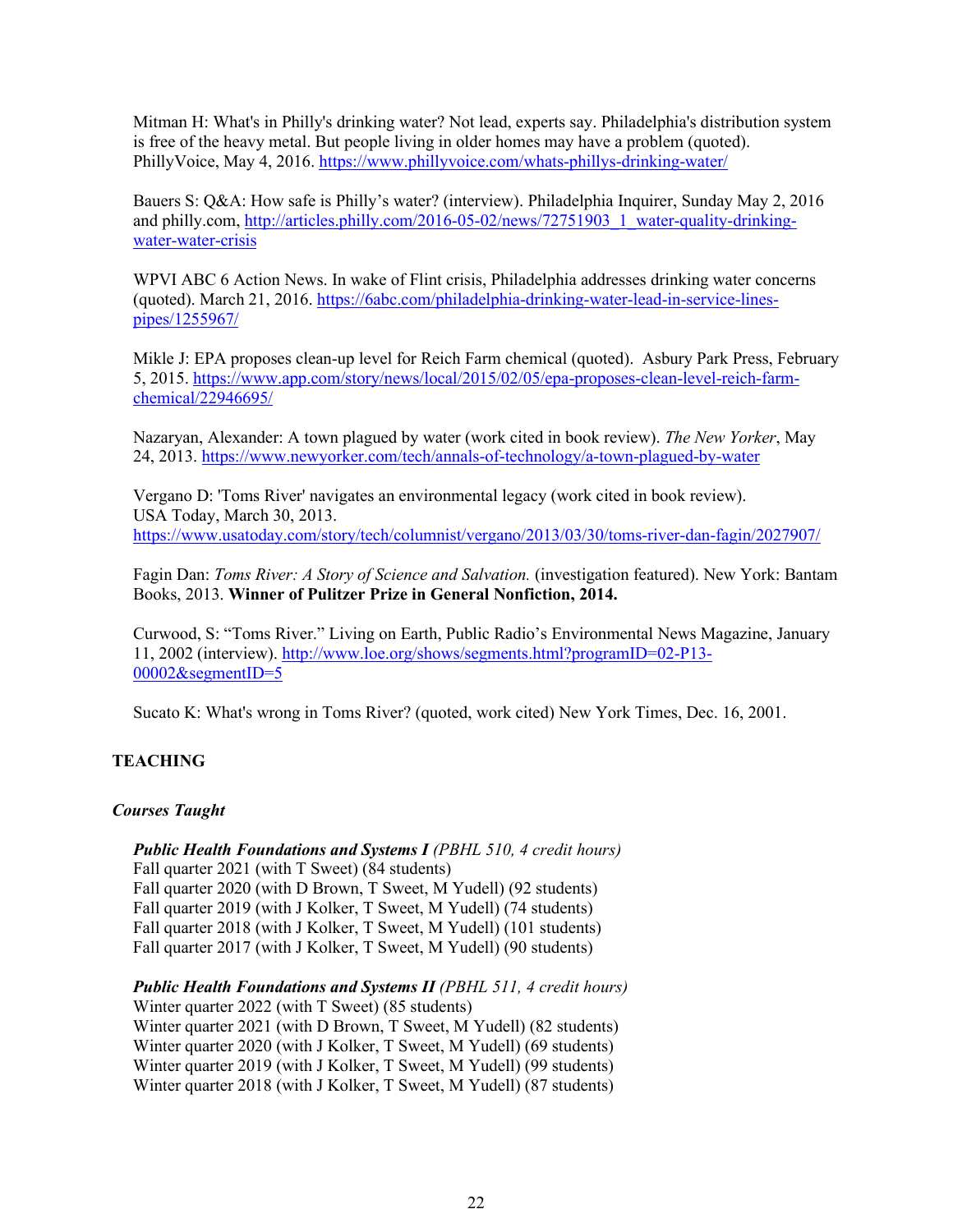### *Public Health Impacts of Global Climate Change (EOH 657 / PBHL T580 / PBHL T480), 3 credit hours)*

Winter quarter 2022 (with J Klotz) (14 students) Winter quarter 2021 (with J Klotz) (10 students) Winter quarter 2020 (with J Klotz) (25 students) Winter quarter 2019 (with J Klotz) (7 students) Spring quarter 2018 (with J Klotz) (11 students) Spring quarter 2017 (with J Klotz) (9 students) Spring quarter 2016 (with J Klotz) (9 students)

#### *Public Health 101 (PBHL 101, 3 credit hours)*

Spring quarter 2022 (# students TBD) Spring quarter 2021 (40 students) Spring quarter 2020 (30 students) Spring quarter 2019 (40 students) Spring quarter 2018 (40 students) Spring quarter 2017 (29 students)

*Environmental Documentaries* (EOH T580, 1 credit hour) Spring quarter 2022 (# students TBD) Spring quarter 2021 (16 students)

*Environmental and Occupational Toxicology (EOH 610 / EOH 810, 3 credit hours))* Winter quarter 2021 (6 students)

#### *Environmental and Occupational Health (PBHL 640, 4 credit hours))* Winter quarter 2017 (with A De Roos, E Chernak, T Hipper) (105 students) Winter quarter 2016 (with A De Roos, J Taylor, E Chernak) (114 students)

# *Environmental and Occupational Health (PBHL 640ES, 4 credit hours)* Fall quarter 2020 (as EOH T680) (1 student) Fall semester 2020 (as PBHL T680) (1 student) Spring semester 2020 (as PBHL T680) (2 students) Summer semester 2019 (with A Frank) (24 students) Summer semester 2018 (with A Frank) (24 students) Summer semester 2017 (with A Frank) (31 students) Summer semester 2016 (with A Frank) (19 students)

*Applied Human Health Risk Assessment (EOH 695, as Independent Study, 3 credit hours)* Winter quarter 2020 (for Professor De Roos) (1 student)

*Evidence Evaluation in Environmental Health (EOH 605 / EOH 805, 3 credit hours)* Spring quarter 2020 (for Professor De Roos) (5 students)

*Applied Exposure Assessment (PBHL I699, as Independent Study, 3 credit hours)* Fall quarter 2018 (1 student)

*Environmental Hazard Assessment (PBHL 641, 3 credit hours)* Fall quarter 2016 (with C Komis) (17 students)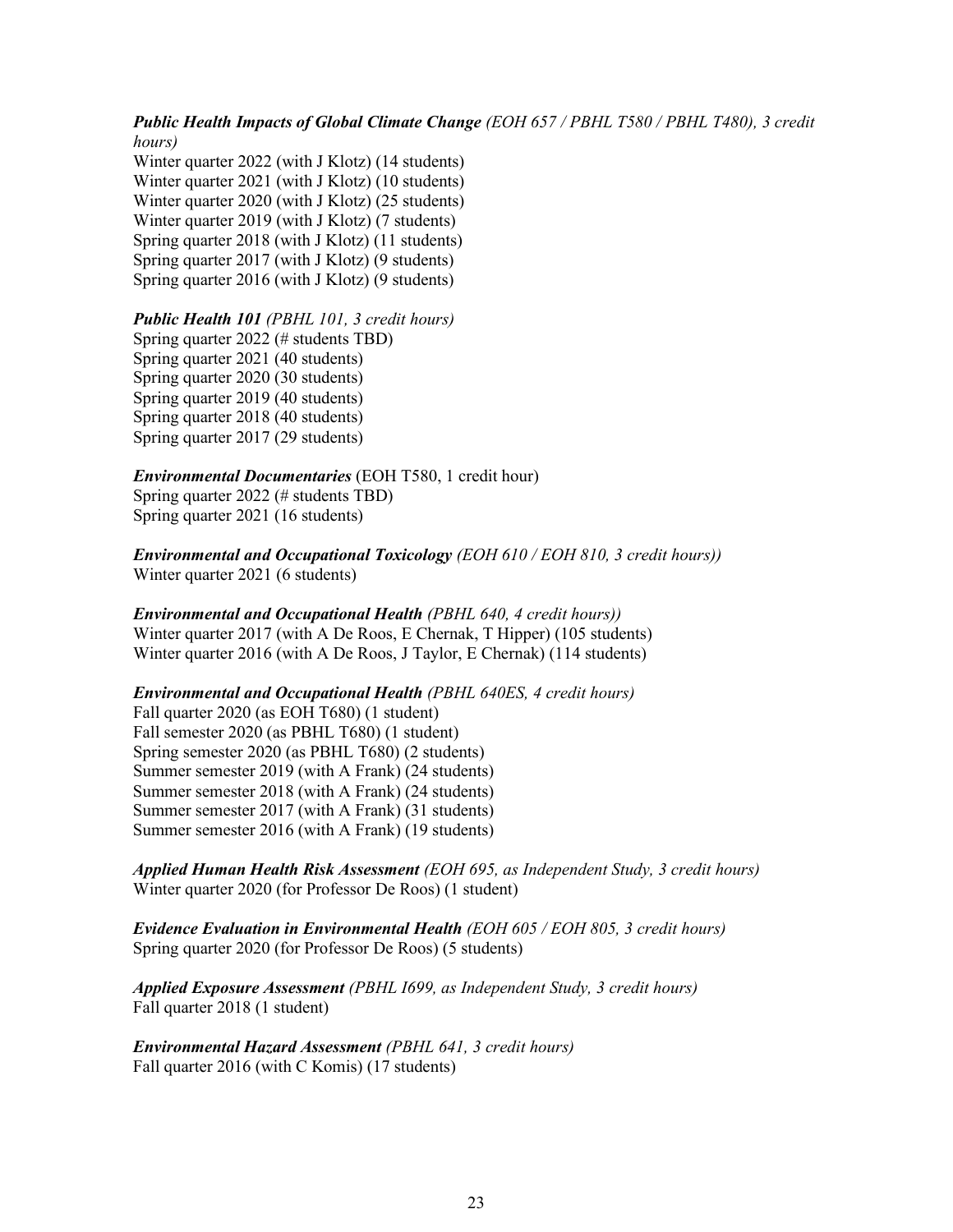# **MENTORING**

## *Fellowship Mentoring, New Jersey Department of Health*

Jessie Gleason, M.S.P.H. Mentor, Council of State and Territorial Epidemiologists' Applied Epidemiology Fellowship, June 2011 to June 2013

Mary Glenshaw, Ph.D., M.P.H. Mentor, CDC Epidemic Intelligence Service, July 2006 to June 2008

## *Doctoral Committees*

| Miriam Wamsley  | Reportable Enteric Illness Due to Drinking Water Source in<br>Pennsylvania (Candidate, Department of Epidemiology and<br>Biostatistics, College of Public Health, Temple University)                                                                                  |
|-----------------|-----------------------------------------------------------------------------------------------------------------------------------------------------------------------------------------------------------------------------------------------------------------------|
| Angela Fasnacht | Glyphosate Early Detection and Prediction Using Online Water<br>Quality Sensors in Chlorinated Drinking Water Distribution<br>Systems (Candidate, Department of Civil, Architectural, and<br>Environmental Engineering, College of Engineering, Drexel<br>University) |
| Peter Lenahan   | A 30-Year Cancer Study of Firefighters and Police Officers in New<br>Jersey (2018, Rutgers University School of Public Health)                                                                                                                                        |

## *Master of Public Health Program Advisees, Dornsife School of Public Health*

| Shanelle Jones      | TBD (expected 2023)                                                                                                                                |
|---------------------|----------------------------------------------------------------------------------------------------------------------------------------------------|
| Priyatham Kurapati  | Developing Training Materials for School Teachers' Workplace<br>Safety in the Commonwealth of Pennsylvania During the COVID-<br>19 Pandemic (2021) |
| Wesley Goodman-Levy | Descriptive Analysis of Infographics Related to Climate Change<br>and Health (2020)                                                                |
| Kathleen Escoto     | $NO2$ Exposure During Pregnancy and Birth Outcomes with the<br>Philadelphia GeoBirth Cohort, 2013-2017 (2020)                                      |
| Julie Cusack        | Residential Exposure to Municipal Waste Incinerators and Adverse<br>Pregnancy Outcomes: A Systematic Review (2020)                                 |
| Alexis Johnson      | Climate Change in Sub-Saharan Africa: Implications for the Health<br>of Vulnerable Populations (2019)                                              |
| Stephanie Steiner   | Leveraging Social Media for Disaster Communication (2018)                                                                                          |
| Karnaditya Rana     | Radiation Exposure Assessment in Medical and Assisting Staff<br>Involved in Diagnostic and Therapeutic Procedures Using Radiation                  |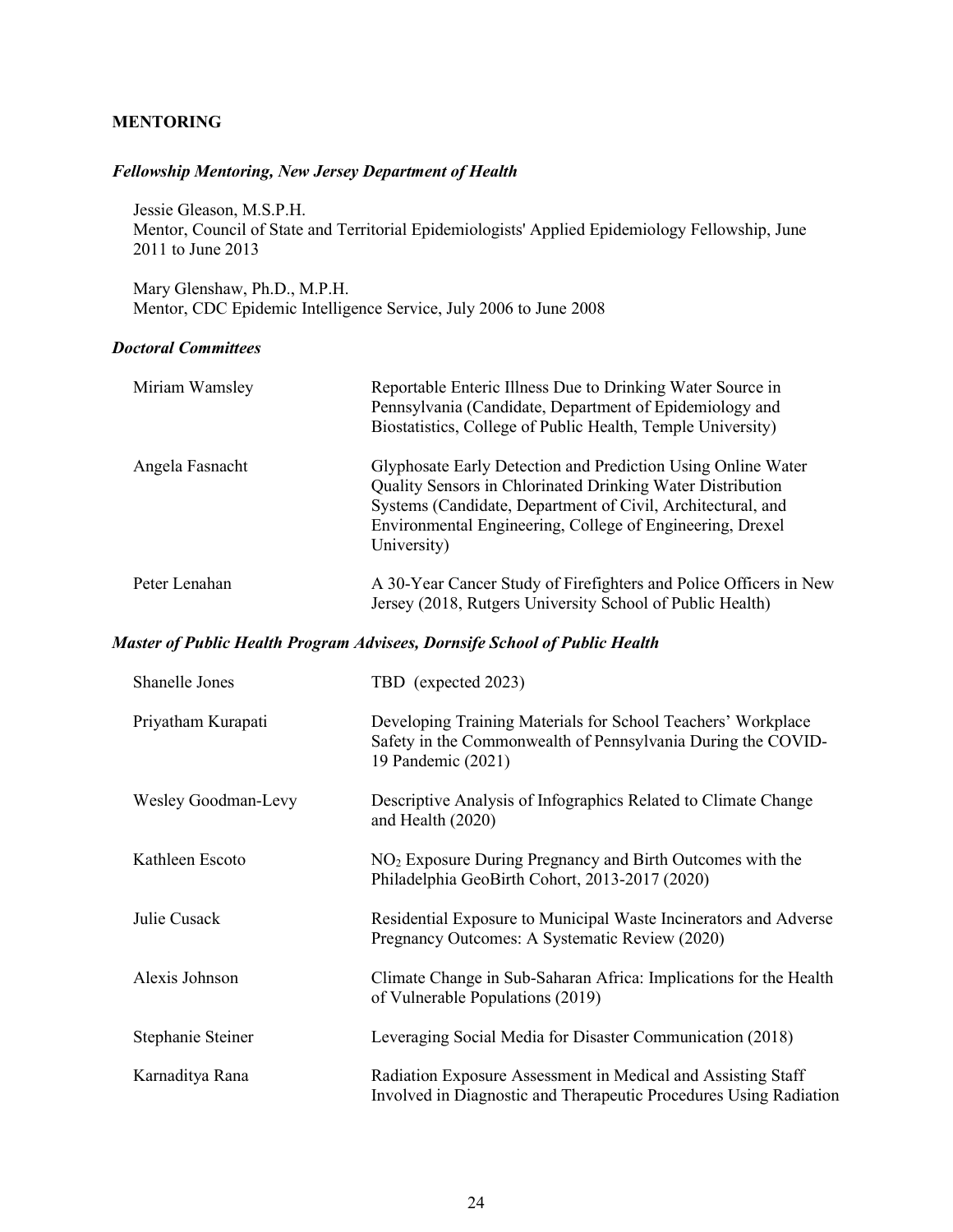Emitting Devices (2017)

| Genevieve Adair                                                         | Answering the Call: A Descriptive and Predictive Analysis of<br>Philadelphia Dispatch Call Data (2017)                     |  |  |
|-------------------------------------------------------------------------|----------------------------------------------------------------------------------------------------------------------------|--|--|
| Mrunande Rathod                                                         | Risk of Silicosis in Cut Stone Industry Workers (2016)                                                                     |  |  |
| <b>Executive MPH Program Advisees, Dornsife School of Public Health</b> |                                                                                                                            |  |  |
| Lana Johnson                                                            | Non-violent Communication: Domestic Violence Workshops on<br>Healthy Relationships and Healthy Communication Skills (2020) |  |  |
| Folosshade Laud-Hammond                                                 | PHMC Strategic Plan 2020: Recommendations for the Thought<br>Leadership Pillar (2020)                                      |  |  |
| Lajune Harris                                                           | Scattergood Foundation Innovation Database Internship Reflection<br>Paper (2019)                                           |  |  |
| Ryan Moore                                                              | Creating a Post-Survey Analysis of an Ergonomic Assessment:<br>White Paper (2019)                                          |  |  |
| Linda Li                                                                | Radon Exposure in Montgomery County, Maryland (2018)                                                                       |  |  |
| Dion Lerman                                                             | Health Impact: Lancaster Avenue Green Infrastructure Project<br>(2017)                                                     |  |  |

# *Urban Health MPH Advisees, Dornsife School of Public Health*

David Anderson Erin Beatty Lola Afolabi Rebecca Finkel Lauren Petuya

# *Teaching Assistants Mentored*

| Sami Hamed         | Public Health Foundations and Systems I, Fall 2021<br>Public Health Foundations and Systems II, Winter 2022 |
|--------------------|-------------------------------------------------------------------------------------------------------------|
| Alexandra Trautman | Public Health Foundations and Systems I, Fall 2019<br>Public Health Foundations and Systems II, Winter 2020 |
| Brianna Guillory   | Public Health 101, Spring 2019                                                                              |
| Emeka Nwaokocha    | Public Health 101, Spring 2018                                                                              |
| Olivia Crunkleton  | Public Health 101, Spring 2018                                                                              |
| Cecilia Harrison   | Public Health 101, Spring 2017                                                                              |